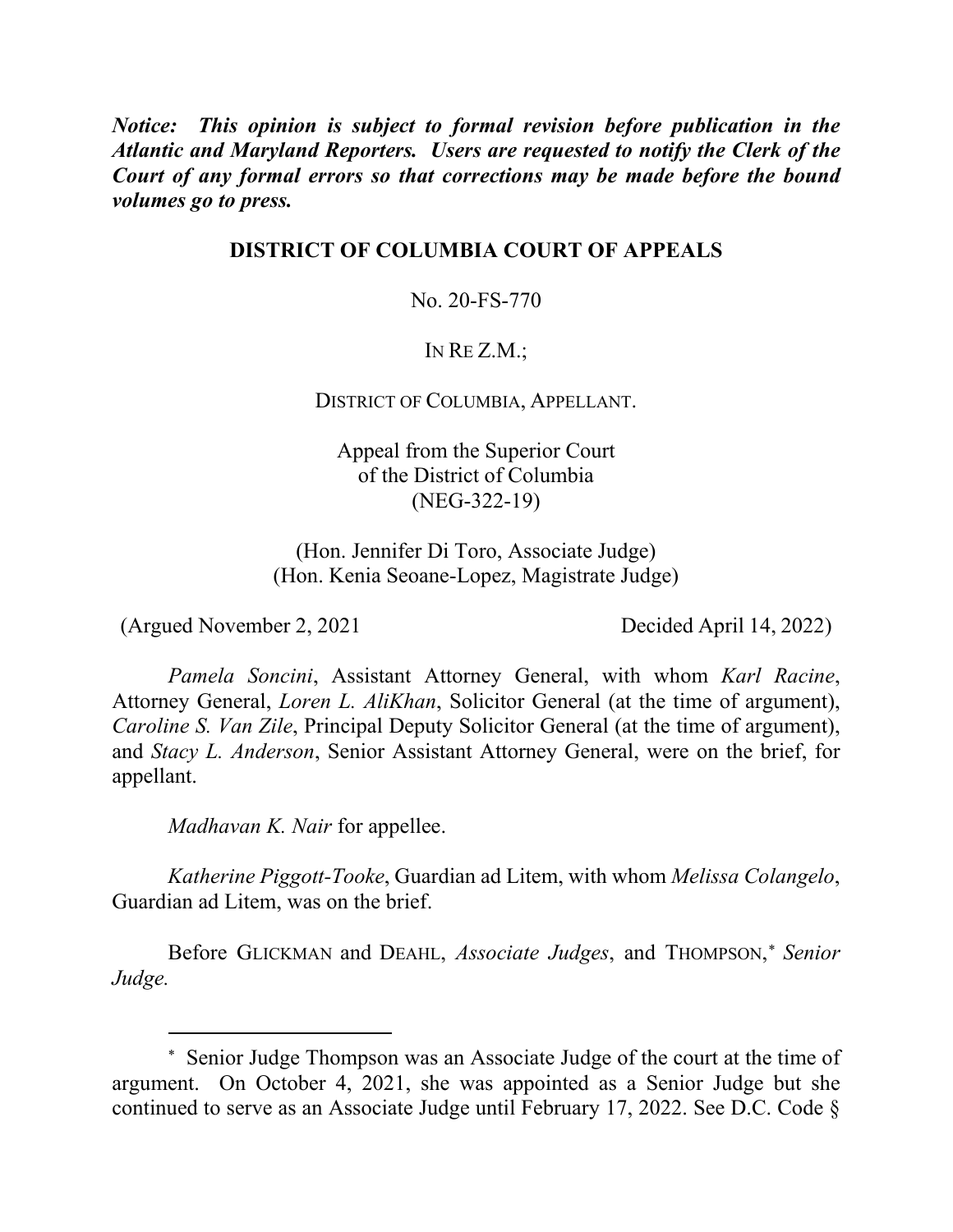Opinion for the court by *Associate Judge* GLICKMAN. Dissenting opinion by *Associate Judge* DEAHL at page 23.

GLICKMAN, *Associate Judge*: The District appeals an order of the Superior Court reversing a magistrate judge's adjudication of Z.M. as a neglected child. The District filed its neglect petition after Z.M.'s mother, C.M., twice left the eighteenmonth-old child at day care and failed to pick him up at the end of the day, without contacting the day care, being reachable, or having someone else fill in for her, and without providing a satisfactory reason or excuse. On review, the associate judge held that the findings of neglect were plainly wrong or without sufficient support in the evidence presented to and considered by the magistrate judge. We reverse the associate judge and reinstate the magistrate judge's determination that Z.M. was a neglected child within the meaning of D.C. Code  $\S$  16-2301 (9)(A)(iv) (2021 Supp.).

### **I.**

C.M. and Z.M. lived with C.M.'s mother, N.M., in the District. When Z.M. was around eighteen months old, C.M. enrolled him in a day care facility, the Home Away From Home Child Development Center. He went there for approximately six weeks. On October 21, 2019, C.M. failed to pick him up from day care before

 $\overline{a}$ 

<sup>11-1502 &</sup>amp; 1504(b)(3) (2012 Repl.) On February 18, 2022, she began her service as a Senior Judge. See D.C. Code § 11-1504.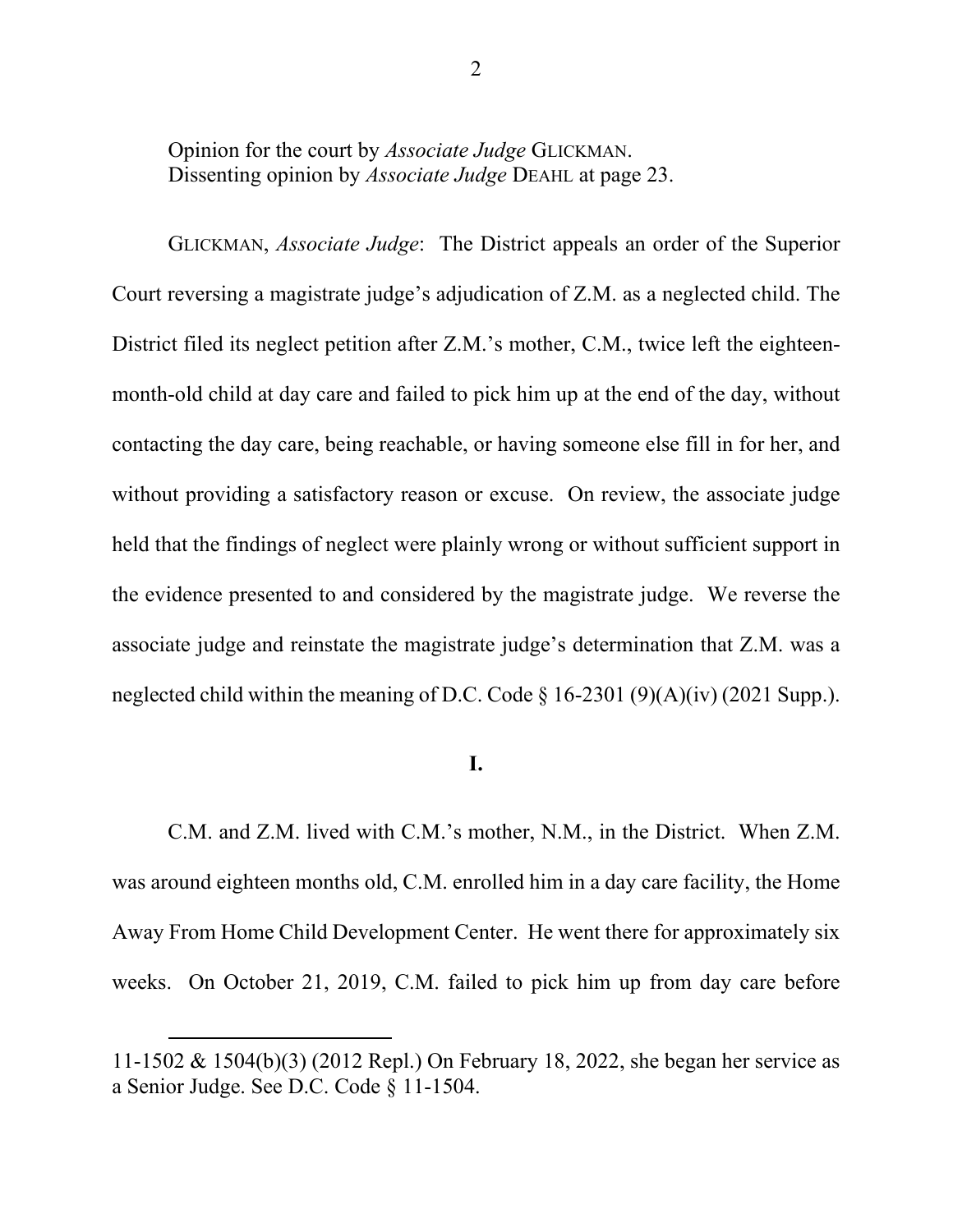closing time. Neither she nor N.M. (the only other person authorized to pick Z.M. up) answered phone calls from the day care center. At 7:00 p.m., the day care contacted the Metropolitan Police Department (MPD). The police also tried to contact C.M. and were unable to do so. Eventually, the police transported Z.M. to the Child and Family Services Agency (CFSA). Less than two weeks later, on November 1, 2019, Z.M. again was left at the day care past its closing time and C.M. was not heard from and could not be reached. A CFSA social worker retrieved Z.M. from the day care that evening.

After the second incident, the District filed a petition alleging that Z.M. was a neglected child within the meaning of paragraphs (ii), (iii), and (iv) of D.C. Code  $§ 16-2301(9)(A)$ . Paragraph (ii) provides that a child is neglected if the child is "without proper parental care or control, subsistence, education as required by law, or other care or control necessary for [the child's] physical, mental, or emotional health," and the deprivation is not due to a parent's "lack of financial means." Paragraph (iii) states that a child is neglected if the "parent, guardian, or custodian is unable to discharge his or her responsibilities to and for the child because of incarceration, hospitalization, or other physical or mental incapacity."1 Paragraph

 $\frac{1}{1}$  $1$  The magistrate judge concluded that the government did not prove neglect under paragraph (iii) and that ruling is not challenged on appeal.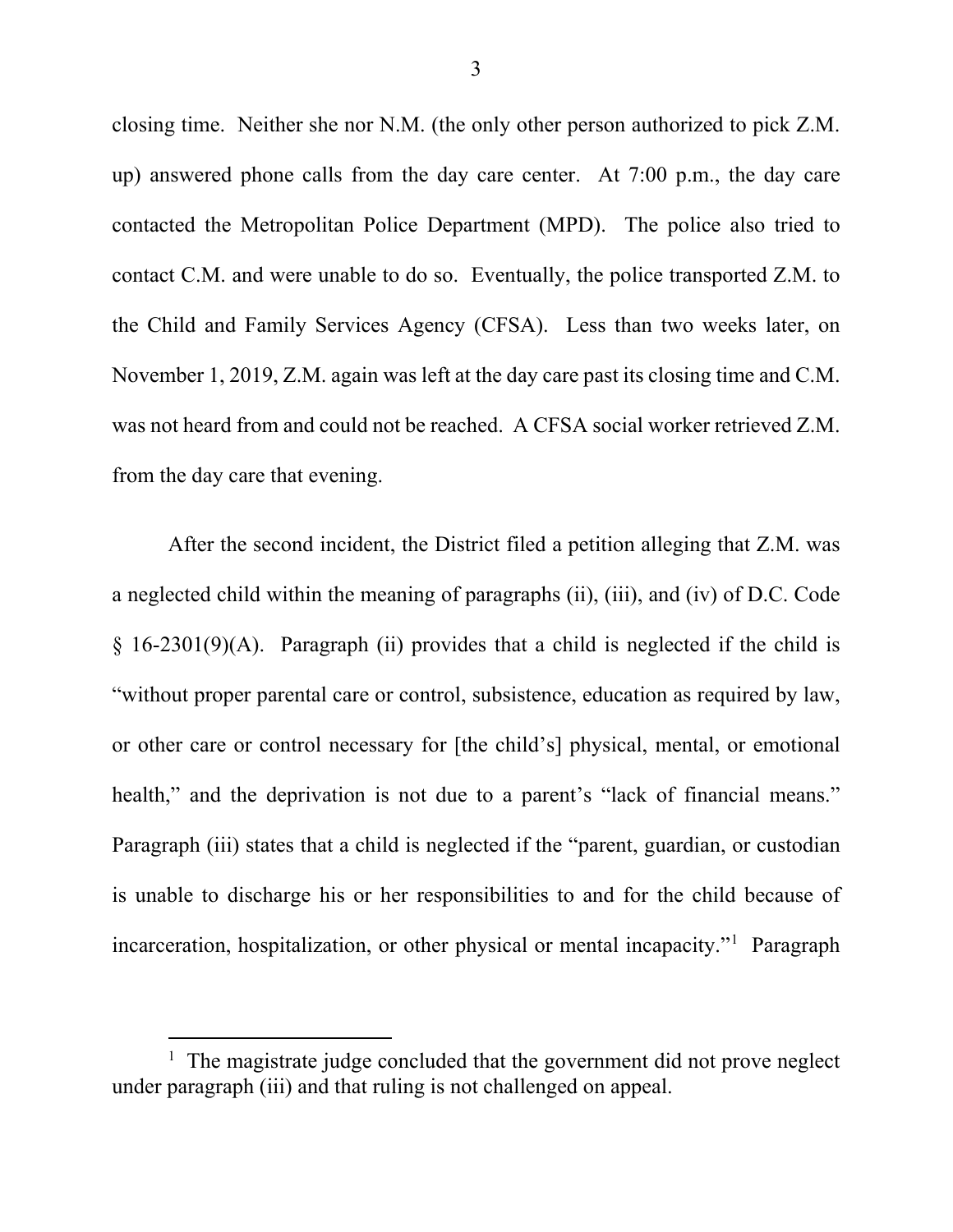(iv) contains a narrower definition; it states that a child is a neglected child if the "parent, guardian, or custodian refuses or is unable to assume the responsibility for the child's care, control, or subsistence and the person or institution which is providing for the child states an intention to discontinue such care." The District based its neglect petition primarily on the allegation that C.M. was repeatedly unwilling or unable to assume the responsibility of caring for Z.M. after his day care center's closing time at the end of the day. At trial, the Guardian ad Litem (GAL), counsel from the Children's Law Center, supported the District's petition for a finding of neglect under both paragraphs (ii) and (iv) (but not paragraph (iii)).

### **A. The Neglect Trial**

At the neglect trial held on February 27, 2020, then-Magistrate Judge Seoane-Lopez heard testimony from six witnesses — the day care director, two CFSA social workers, Z.M.'s pediatrician, C.M, and N.M. The District's witnesses were Veronica Rudd, director of the Home Away from Home Child Development Center, and Ashley Jamison, CFSA social worker. The GAL called LaTrina Sheppard, CFSA social worker, and Dr. Rebecca Carlin, Z.M.'s pediatrician. C.M. called N.M. and testified on her own behalf.

Veronica Rudd, director of the Home Away From Home Child Development Center, testified that the day care operated Monday through Friday, from 7:15 a.m.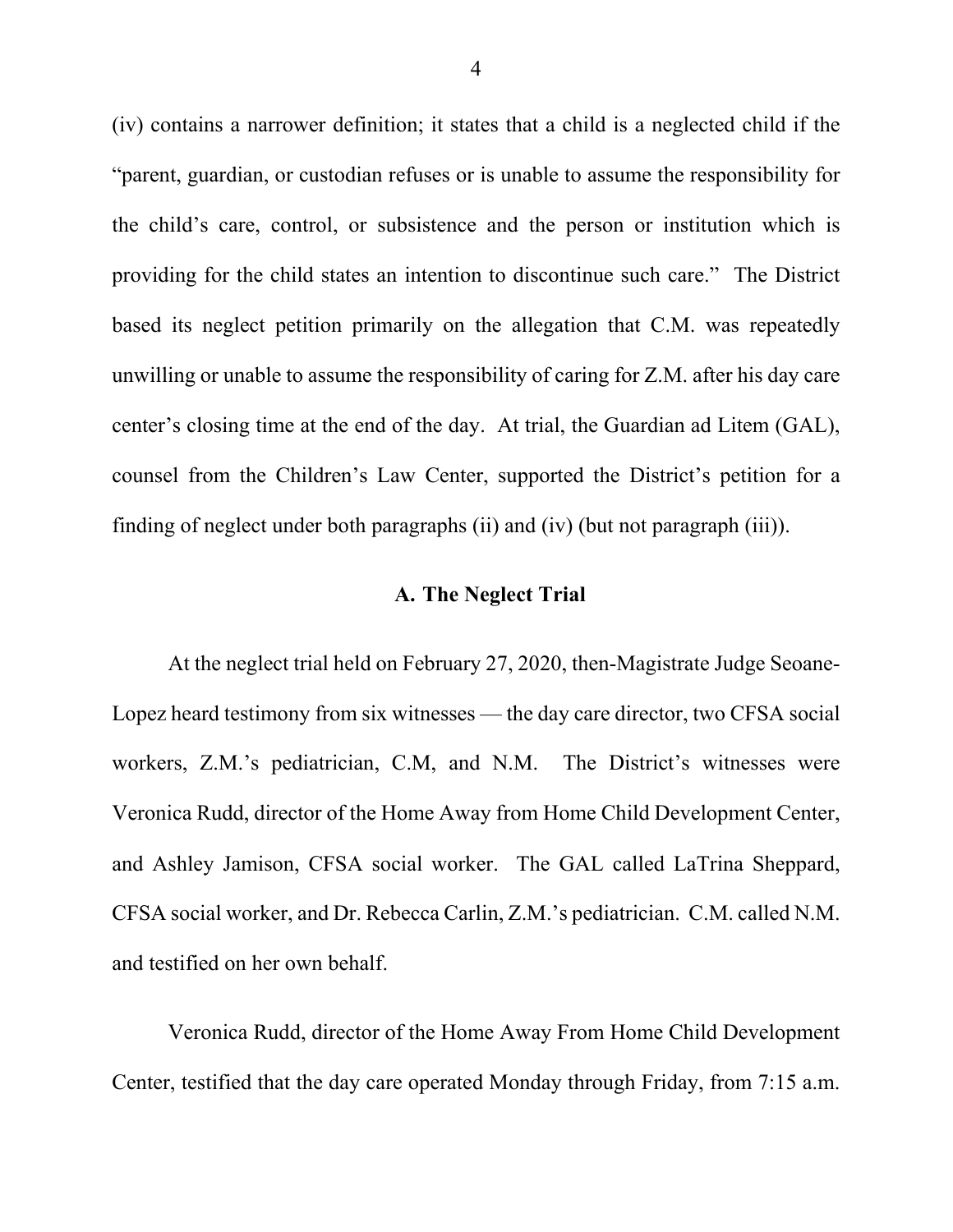until 5:45 p.m. When asked whether failure to pick up a child by closing time was a "problem," Ms. Rudd explained that it was, because "staff goes home and the building closes." During the six weeks Z.M. attended the day care, Ms. Rudd testified, C.M. typically dropped him off each morning and picked him up in the afternoons between 4:00 and 5:00 p.m. Only C.M. and her mother N.M. were on the list of persons who were preauthorized to pick the child up, and the day care would not release a child to someone not on the list absent specific parental consent for that occasion and an identification check. Ms. Rudd said C.M. did not inform the day care that anyone else would be picking up Z.M. on October 21, 2019, or November 1, 2019. On October 21, 2019, when C.M. did not arrive to pick up Z.M. by 5:45 p.m., Ms. Rudd began calling both C.M. and N.M., but could not reach either of them despite multiple attempts. At 7:00 p.m., after no one had come for the child, she called MPD, as required by the day care's policy, and they transported Z.M. to CFSA. Ten days later, on November 1, 2019, Z.M. again was left at the day care past closing time. After unsuccessfully attempting to reach C.M., Ms. Rudd released Z.M. to CFSA social worker Ashley Jamison, who took him to the agency around 6:20 p.m.

Ms. Jamison testified that she was assigned to the case when the police brought Z.M. to CFSA on October 21. Later that night, C.M. showed up at the agency to reclaim Z.M. C.M. told Ms. Jamison that she had arranged for a friend to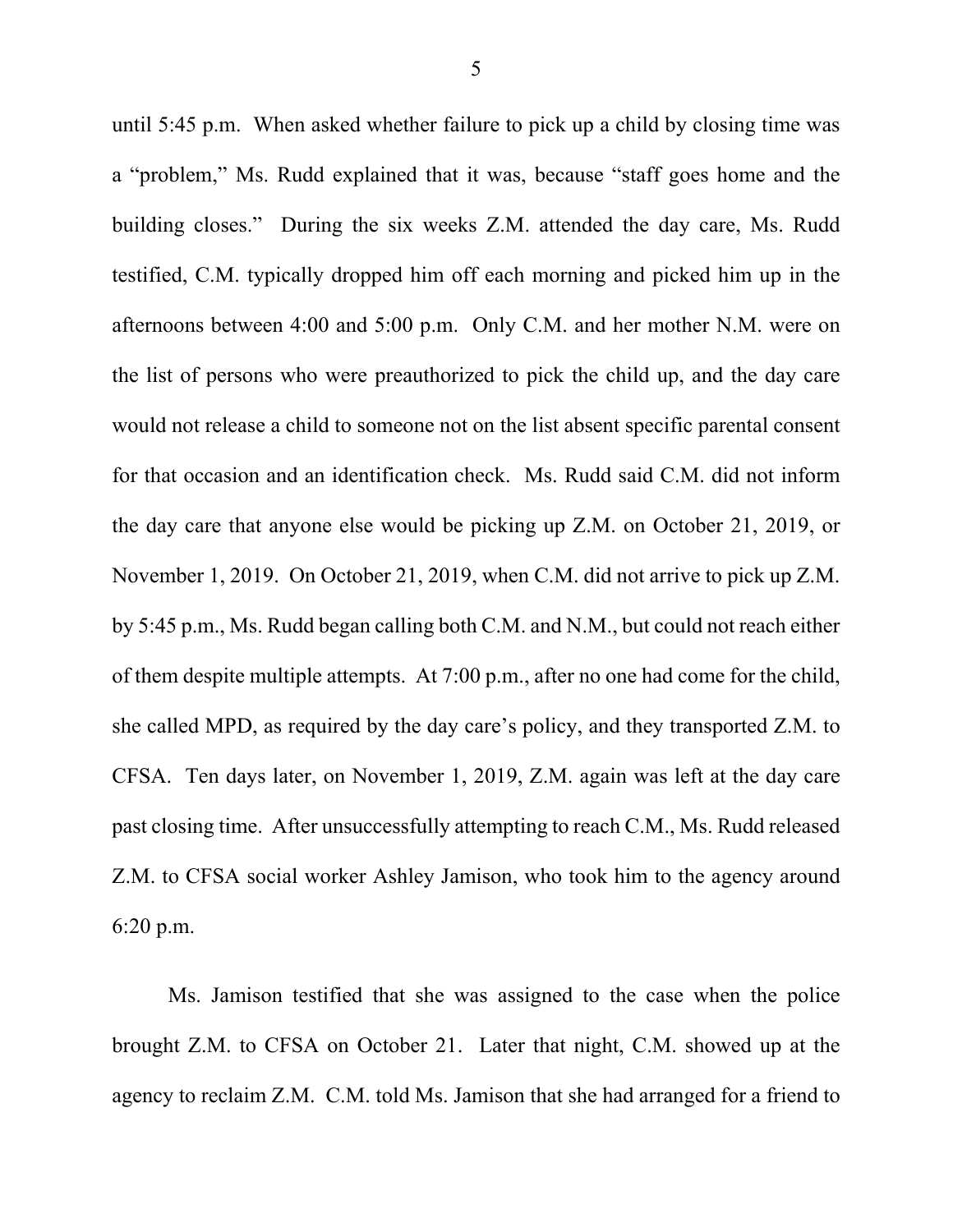pick up Z.M. that day because she had to go to her workplace to do something. C.M. identified the friend only as "Da-Da." When asked, C.M. could not provide Da-Da's last name, address, phone number, or the text messages C.M. claimed to have exchanged with him about his picking up Z.M. for her. C.M. said she did not confirm with Da-Da that he had picked up Z.M. She assumed he had done so until she arrived home at 9:00 p.m. and found that Z.M. was not there. Ms. Jamison observed that C.M. appeared unconcerned and "seemed to be under the influence." Ms. Jamison asked her if she was "on something," and C.M. admitted to having smoked marijuana earlier that evening. Ms. Jamison then informed C.M. that to avoid Z.M.'s removal, there needed to be a safety plan in place for him while CFSA's investigation of the situation was ongoing. C.M. agreed to having a maternal cousin, R.N., take interim custody of Z.M. beginning that night, and that she would have supervised visitation with Z.M.

On November 1, 2019, Ms. Jamison learned that R.N. had not followed the agreed-upon safety plan for Z.M. and instead had returned him to C.M. Ms. Jamison then made several calls to both C.M. and N.M. to check on Z.M. Unable to reach either of them, she next called Z.M.'s day care. The day care was relieved to hear from her. It was late in the day, the day care was closing soon, Z.M. was still there, no one had come for him, and it had been unable to reach C.M. After 6:00 p.m., Ms. Jamison went to the day care and waited approximately fifteen minutes to see if C.M.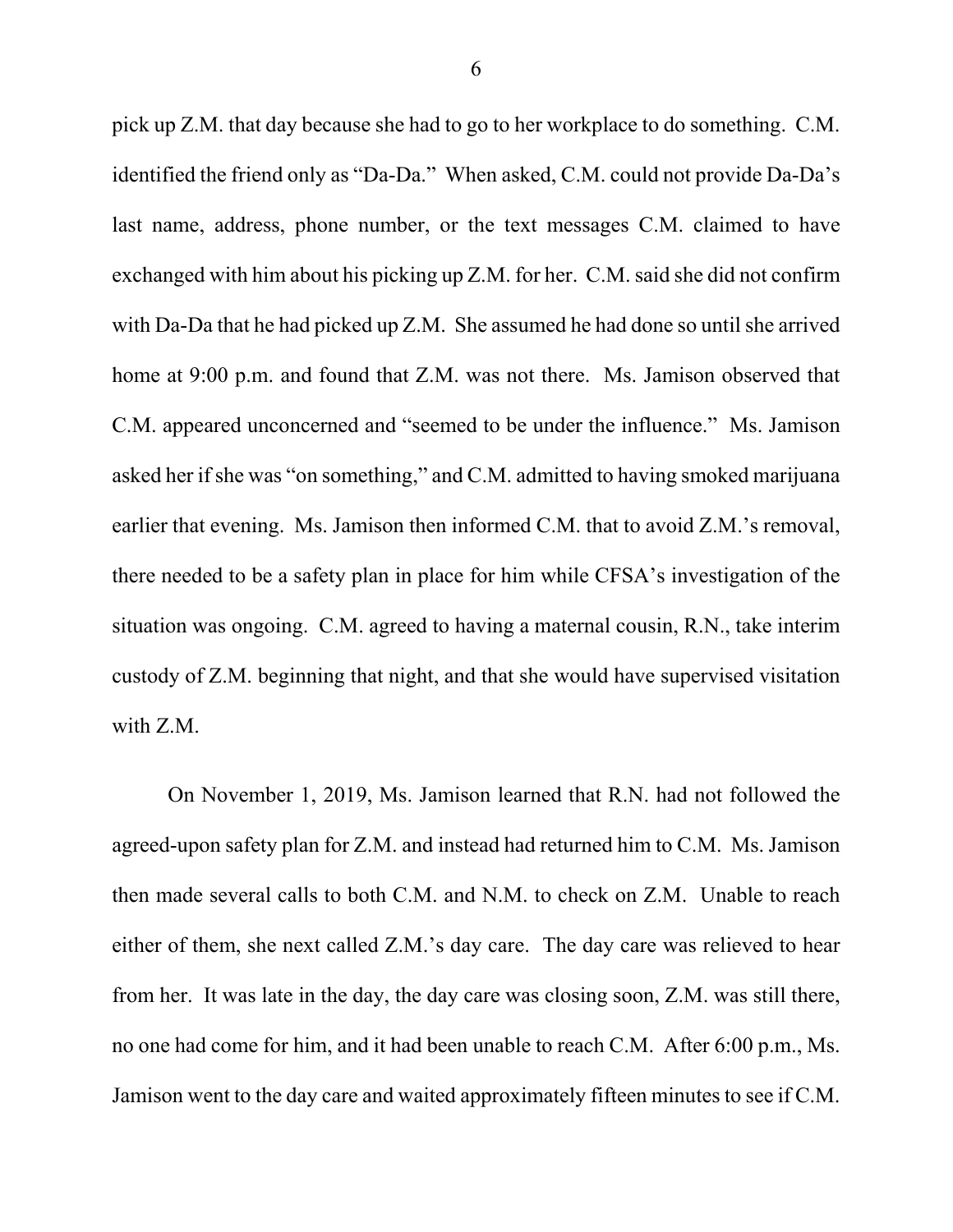would show up. When she did not, Ms. Jamison brought Z.M. back to CFSA for the second time.

Ultimately, Ms. Jamison testified, because C.M. twice in ten days had failed to pick Z.M. up from day care or make suitable alternate arrangements, had been unresponsive to the day care and the agency, and had not exhibited concern for her child, CFSA determined a removal was in Z.M.'s best interest.On November 4, 2019, the District filed a neglect petition and Z.M. was placed in shelter care pending its adjudication.

LaTrina Sheppard, a CFSA permanency social worker, testified that during her first home visit after Z.M.'s removal, C.M. inquired about Z.M. and seemed relieved to know his foster care placement was in the District. However, when supervising visits with Z.M. and his family, Ms. Sheppard found it difficult to observe direct interaction between him and his mother due to the presence of N.M., and those positive interactions she did see "required[d] prompting." For example, she noticed C.M. "relied on her mom" to ensure Z.M. did not run out of the visit room when "he continued to open and close the door of the visit room," and there was a set of stairs nearby.Ms. Sheppard further testified that C.M. was required to attend parenting classes, undergo drug screenings, and complete an Addiction Prevention and Recovery Administration (APRA) assessment, and that while C.M.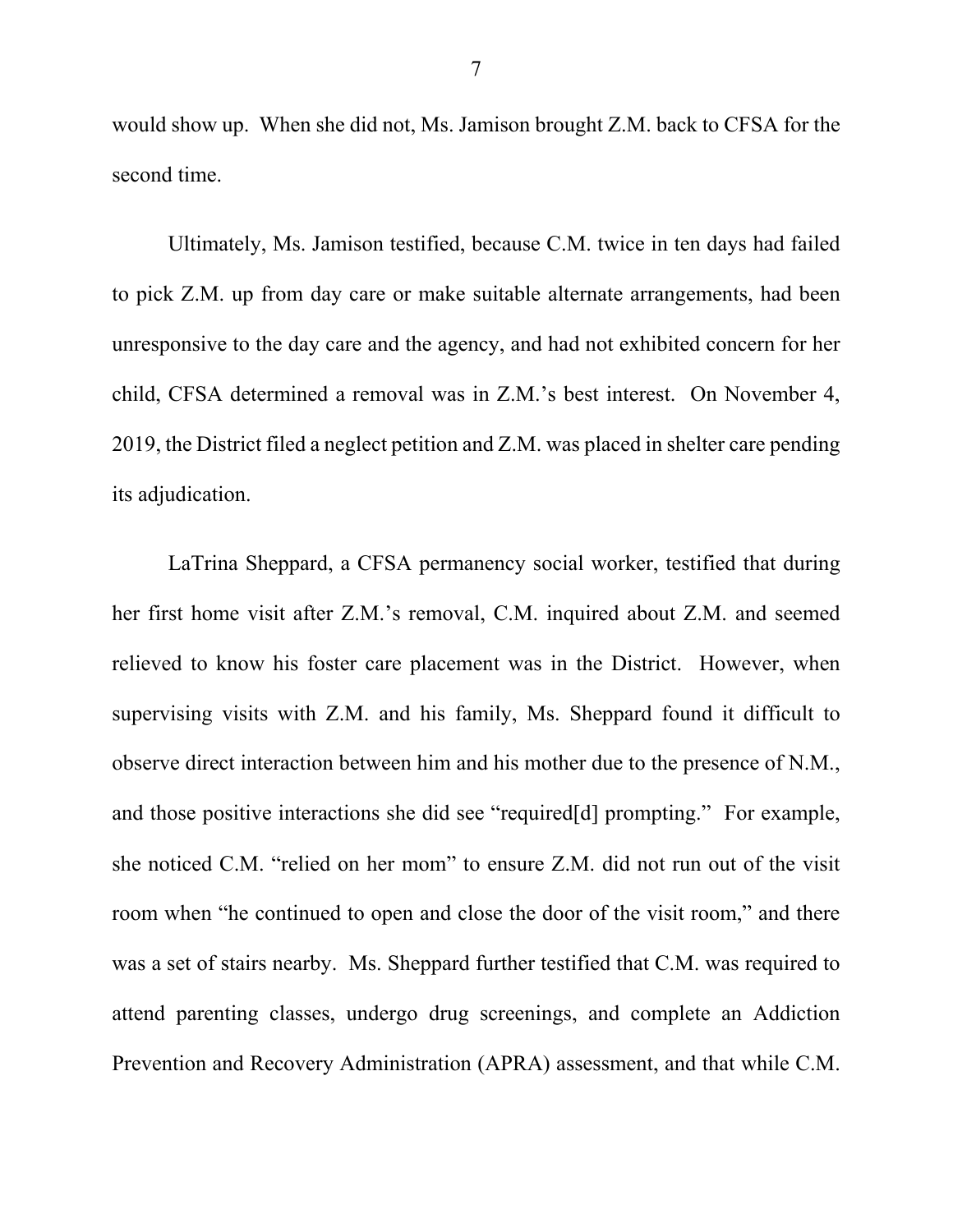verbally reported participating in the classes and screenings, Ms. Sheppard did not receive the corresponding confirmatory documentation.She reported that in this case, "it has been difficult to get details" from C.M. and that "communication ha[d] definitely been a barrier."

Dr. Rebecca Carlin, Z.M.'s pediatrician, testified that Z.M. was small when he was born and had a serious medical condition that required medication such that her team was "trying to track his weight very carefully" and was "quite concerned about medication compliance." Though Z.M. received the medication during his early infancy, C.M. stopped giving it to Z.M. when he got older (which the pediatrician had not instructed her to do). Despite missing scheduled visits, Z.M. was up-to-date on his vaccinations.

At the time of trial, C.M. was seventeen years old. She testified that she had arranged for Da-Da to pick up Z.M. from day care on October 21, and for Kyerra, "this girl" "from school," to do so on November 1. C.M. explained that she had missed calls from the day care on October 21 because her phone was off, that she did not always receive calls unless she was at home, and that she learned that Z.M. was at CFSA only when she got home on that day. Puzzlingly, C.M. maintained that Da-Da in fact *had* picked up Z.M. from the day care on October 21. As for the second occasion on which she did not come for Z.M., C.M. acknowledged that CFSA had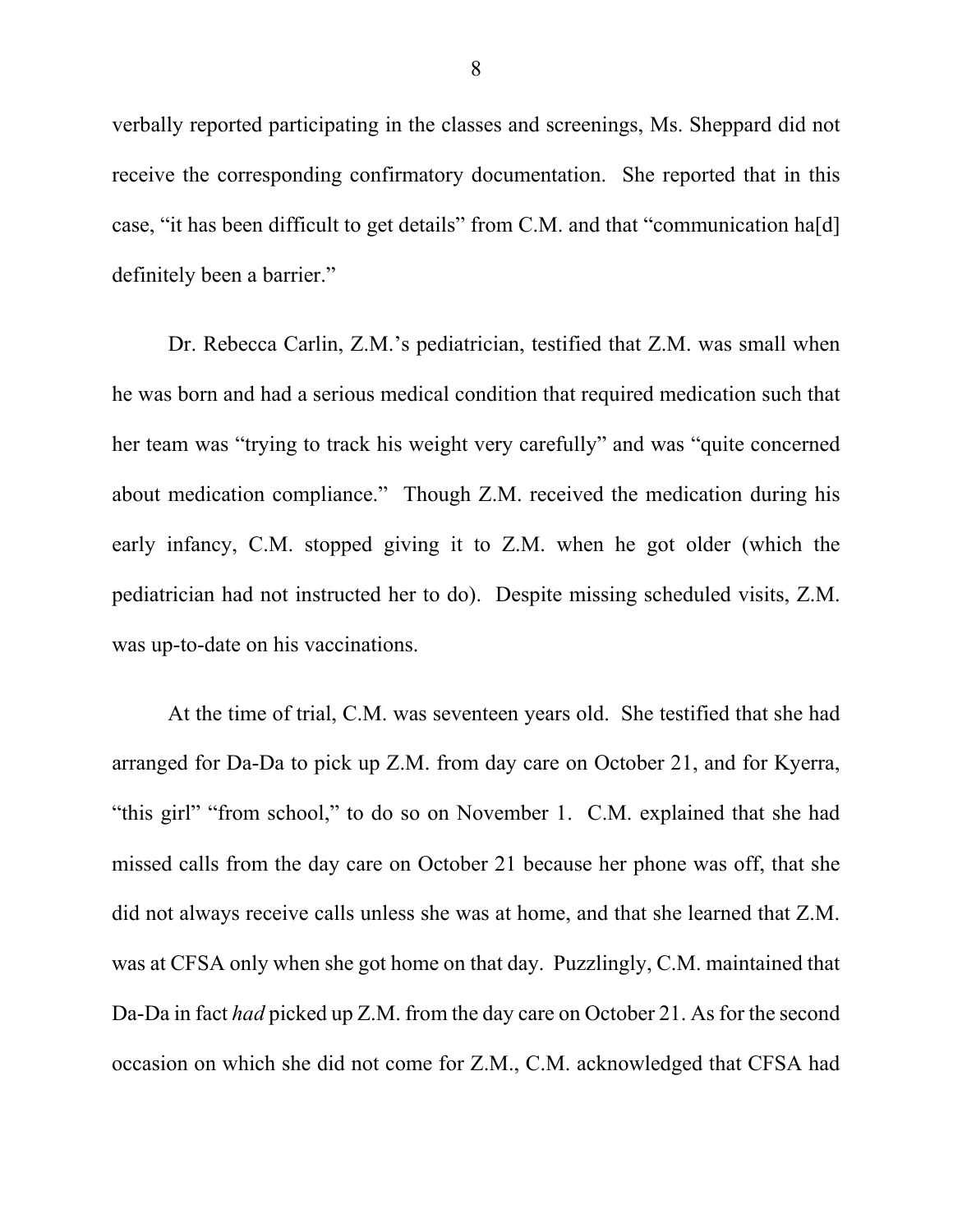picked him up on November 1. She explained, "The second time, the girl did not pick him up, she was involved in a lot of thing[s], didn't even pick her own son up." She said she learned that Kyerra had not gotten Z.M. only when she arrived home that evening, despite the repeated calls from the day care.

N.M. testified that she had met Da-Da. She did not know his last name, but she said that Da-Da had picked up Z.M. from day care in the past, and that C.M. had asked him to pick up Z.M. from day care on October 21, 2019. N.M. said she herself could not receive calls or texts that day because her phone was "in and out" and "dying" and eventually she had to purchase another one. As for November 1, 2019, N.M. said that C.M. "had someone pick [Z.M.] up and they didn't."

While crediting the other witnesses, the magistrate judge found C.M. not to be credible and N.M. to be biased in favor of C.M. and only partially credible. The judge found that, twice within a period of ten days, C.M. had been unwilling or unable to pick up Z.M. herself or to arrange for someone else to do so, leaving him on both occasions without an appropriate caregiver after the day care closed. The judge stated, "Even if the mother did ask a friend to pick up the respondent, she failed to comply with the requirements of the daycare to communicate the alternative caregiver and add him or her to the pickup list, and the result was the respondent being left at the daycare twice in a ten day period, resulting in the need to call MPD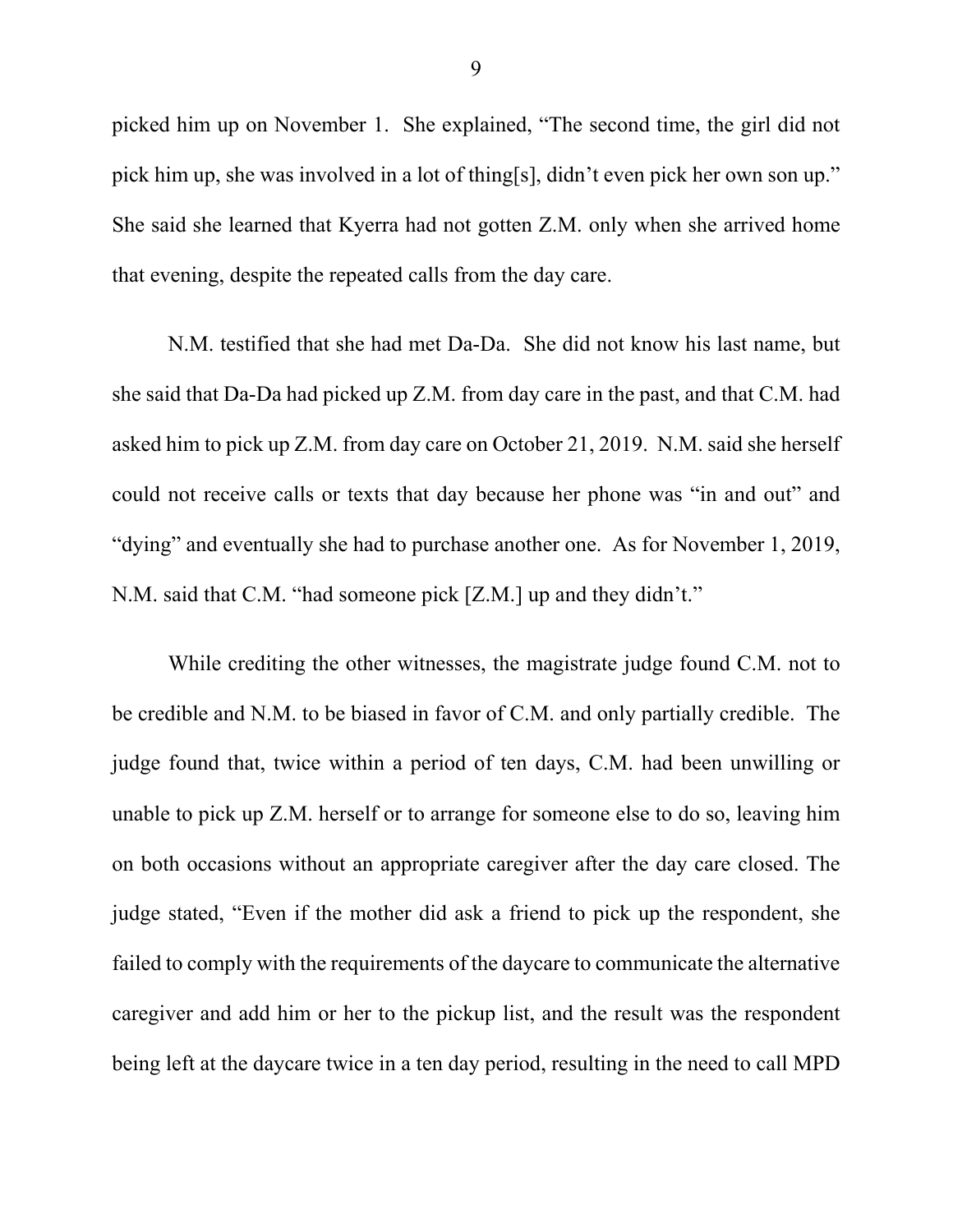and CFSA." C.M.'s seeming indifference, lack of comprehension, and unsatisfactory explanations were highly concerning, even baffling.<sup>2</sup> The judge concluded that the District had proved by a preponderance of the evidence that Z.M. was a neglected child within the meaning of subsections  $(9)(A)(ii)$  and  $(9)(A)(iv)$  of D.C. Code  $\S$  16-2301, but not within the meaning of subsection(9)(A)(iii).

#### **B. Motion for Review**

Following the magistrate judge's decision, C.M. filed a motion for review by an associate judge of the Superior Court.<sup>3</sup> C.M. argued that the evidence was insufficient to support the findings of neglect under either subsection (9)(A)(ii) or  $(9)(A)(iv)$ , because her two failures to pick Z.M. up from day care did not show a lack of care or concern for the child or an unwillingness or inability to assume parental responsibility.

 $\frac{1}{2}$ <sup>2</sup> The magistrate judge stated, "I find the mother's testimony troubling in terms of sitting here today, not understanding that there were two incidents where her child went into CFSA's custody because she failed to properly plan for someone to pick up . . . I'm not sure that you make plans for someone who you don't know their last name to pick up this child on two different occasions . . . [it] happening again shortly thereafter, leaves me to believe that she doesn't really understand the circumstances that she finds herself in . . . ."

<sup>3</sup> *See* D.C. Code § 11-1732(k); Sup. Ct. Gen. Fam. R. (D)(e)(1)(A).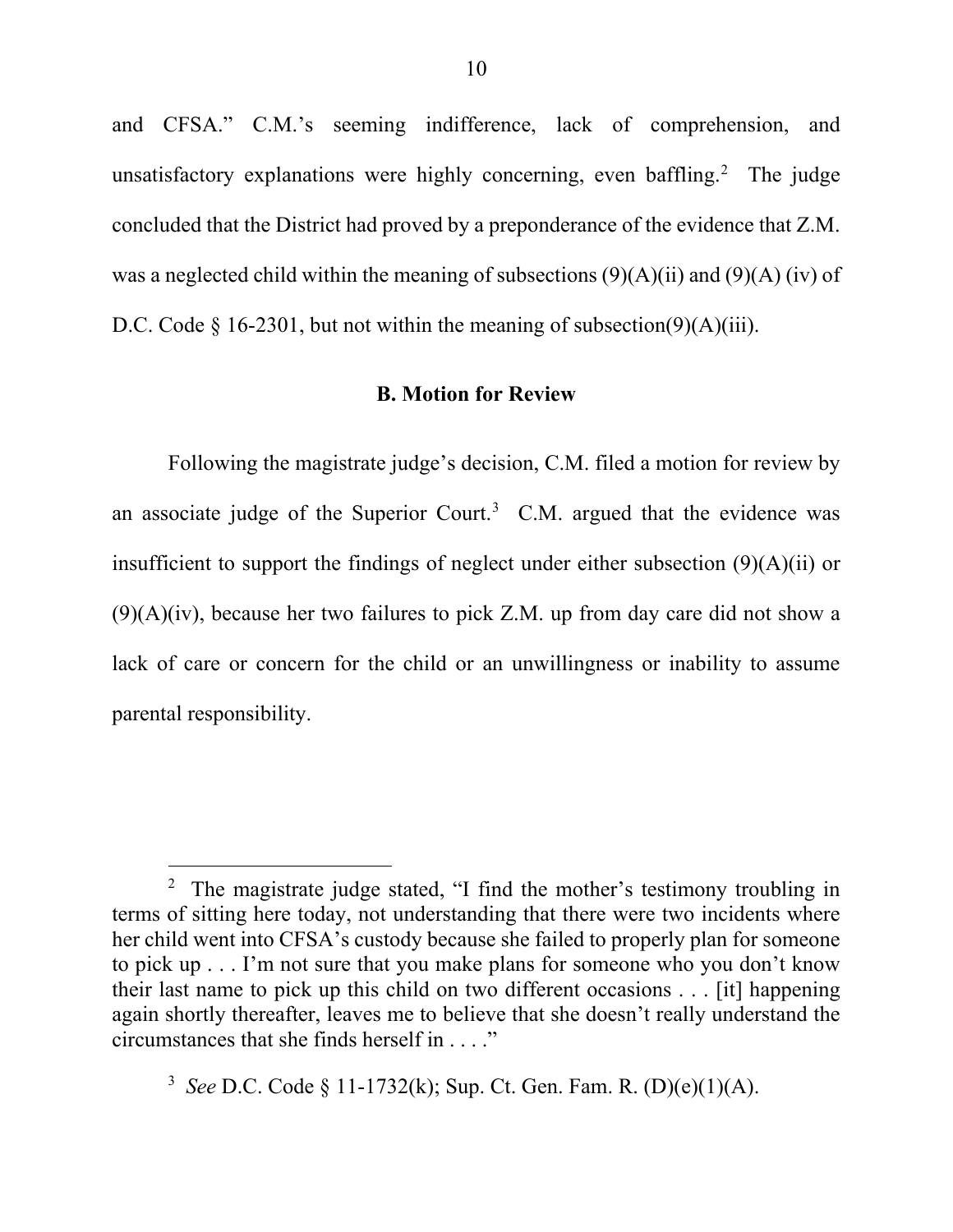When reviewing a magistrate judge's judgment after a bench trial, an associate judge acts in an appellate capacity, applying the same standards this court applies in reviewing trial court decisions.<sup>4</sup> The reviewing judge may not set aside the judgment "except for errors of law unless it appears that the judgment is plainly wrong or without evidence to support it."<sup>5</sup> The burden is on the District in a child neglect proceeding to prove by a preponderance of the evidence that a child is neglected within the meaning of D.C. Code  $\S 16-2301$ .<sup>6</sup> In considering the sufficiency of the evidence supporting a magistrate judge's finding of neglect, the reviewing judge, like this court, "must view the evidence in the light most favorable to the District and draw every reasonable inference in the District's favor."7

 $\frac{1}{4}$  *In re Baby Boy C*., 630 A.2d 670 (D.C. 1993); *Weiner v. Weiner*, 605 A.2d 18, 20 (D.C. 1992).

5 D.C. Code §17-305(a) (2012 Repl.); *see, e.g.*, *In re A.B.*, 999 A.2d 36, 44 (D.C. 2010). Accordingly, while questions of law are subject to de novo consideration on review, the magistrate judge's credibility assessments and factual findings must be accepted unless they are clearly erroneous.

6 *In re N.P.,* 882 A.2d 241, 247 (D.C. 2005).

7 *In re E.H.*, 718 A.2d 162, 168-69 (D.C. 1998) (internal quotation marks omitted).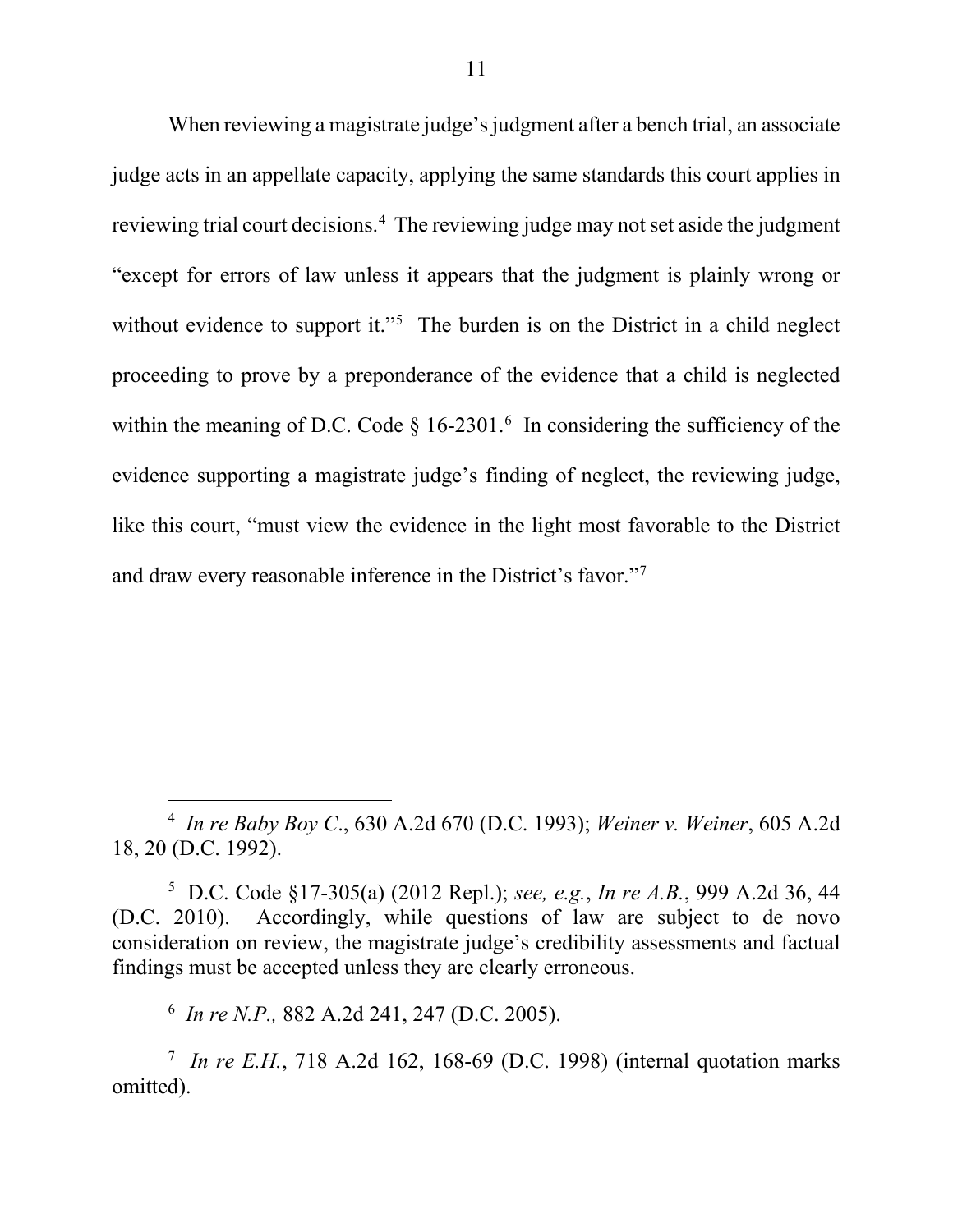In this case, the reviewing judge held the magistrate judge was "plainly wrong" in adjudicating Z.M. a neglected child under either subsection (9)(A)(ii) or subsection  $(9)(A)(iv)$  for three reasons:

First, the reviewing judge reasoned, "[t]o evaluate the child's condition for a neglect finding under subsection (ii), the trial court's inquiry must go beyond simply examining the most recent episode, or a single snapshot, and instead must consider the entire mosaic in making its determination."8 But here, the reviewing judge found, "[t]he trial court did not consider, and nowhere was it presented with, the 'entire mosaic' of the child's care." Rather, the magistrate judge found Z.M. neglected based on only "[t]wo incidents in ten days," which the reviewing judge characterized as "the very definition of a 'snapshot' rather than a mosaic." The government failed, the judge held, to shoulder its "burden to show a broader picture of neglect."

Second, the reviewing judge stated, "[e]ven assuming these two instances were serious enough to constitute neglect under D.C. Code § 16-2301, the record lacks any detail of the child's condition as a result," i.e., "the actual effect these

 <sup>8</sup> <sup>8</sup> Quoting *In re P.B.*, 54 A.3d 660, 666 (D.C. 2012) (internal quotation marks and brackets omitted).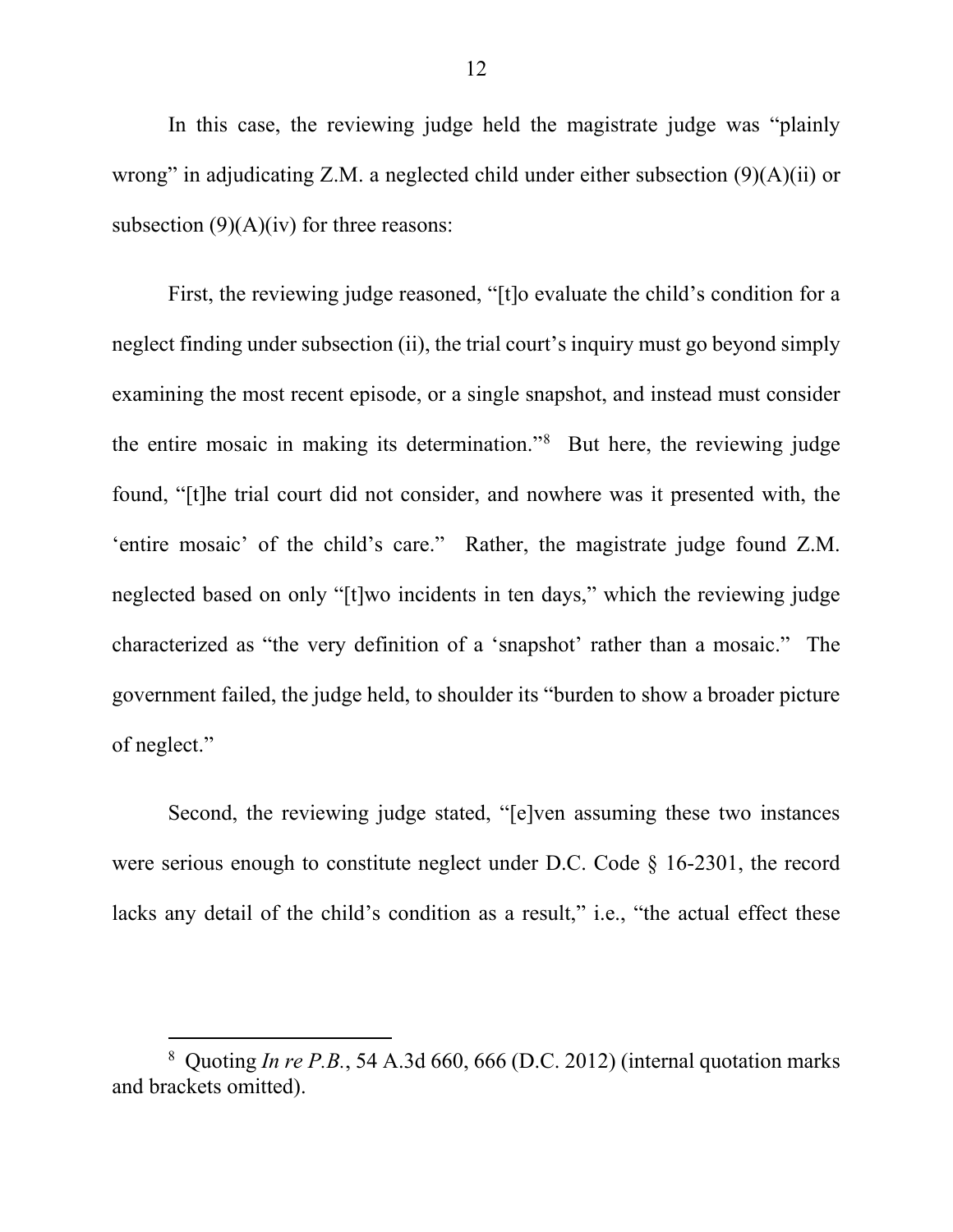incidents had on Z.M." A "neglect finding under D.C. Code  $\S$  16-2301(9)(A)(ii)," the judge reasoned, "is to remedy the effect on the child, not to punish the mother."

Third, the reviewing judge concluded that the magistrate judge erred by finding that Z.M. was a neglected child within the meaning of subsection  $(9)(A)(iv)$ without having evidence and making a finding that C.M. herself (as opposed to the day care center) had stated an intention to discontinue caring for Z.M. Dismissing the magistrate judge's finding that "the mother, by failing to pick her child up, 'demonstrated an unwillingness or inability to provide care,'" the reviewing judge said "[t]hat may be a logical inference from her actions, but it is not a stated intention."

Accordingly, the reviewing judge granted C.M.'s motion for review and vacated the magistrate judge's order. Pursuant to D.C. Code  $\S$  16-2317(b)(2), the court dismissed the neglect petition and ordered Z.M. released to live with C.M. However, the District filed a timely appeal.

## **II.**

As a threshold matter, the GAL argues that this case is now moot because Z.M. has been returned home, the Superior Court has closed the neglect case, and (the GAL asserts) it is in Z.M.'s best interests "for there to be no disruption to Z.M.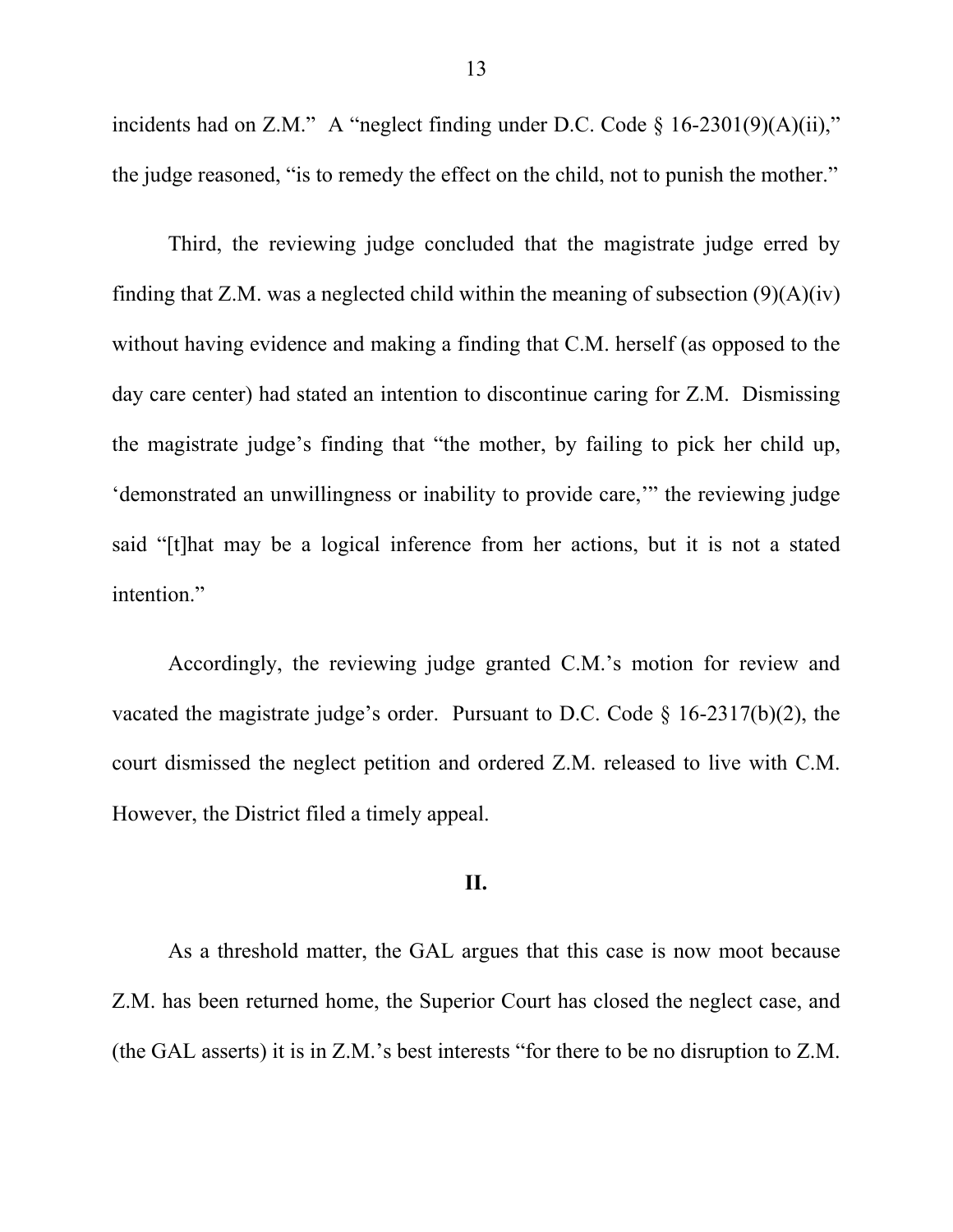at this time."<sup>9</sup> We think the case is not moot, however. "A case is moot if the parties have presented no justiciable controversy to the appellate court," and "an event that renders relief impossible or unnecessary also renders that appeal moot."<sup>10</sup> That is not the situation here, though, for in its role as *parens patriae* the District has a legally cognizable interest in the proper resolution of its neglect petitions,  $11$  as neglect adjudications have not only direct but also collateral consequences that serve to protect the child.<sup>12</sup> We therefore proceed to address the merits of the appeal.

Although the District argues that it proved Z.M. was a neglected child within the meaning of both subsection  $(9)(A)(ii)$  and subsection  $(9)(A)(iv)$ , we find it necessary to consider only the latter provision.<sup>13</sup> The material facts are not in

 9 Brief of Appellee Guardian *Ad Litem* at 15 n.9.

10 *Thorn v. Walker*, 912 A.2d 1192, 1195 (D.C. 2006).

<sup>11</sup> *See, e.g.*, *In re J.J.Z.*, 630 A.2d 186, 194 (D.C. 1993) ("In neglect proceedings, both the court and the Corporation Counsel have a *parens patriae* role which requires each to act to assure the best interest of the minor child at every stage of the proceeding.").

12 *See In re E.R.*, 649 A.2d 10, 11 (D.C. 1994) ("[W]e hold that, because the adjudication of neglect has significant potential collateral consequences for the mother, her appeal is not moot.").

13 *See, e.g.*, *In re K.J.*, 11 A.3d 273, 278-79 (D.C. 2011) ("As we have determined the mother neglected K.J. under the standard as set forth in D.C. Code § 16-2301 (9)(A)(iv) we need not reach a discussion relating to D.C. Code  $\S$  16-2301  $(9)(A)(ii)$ .").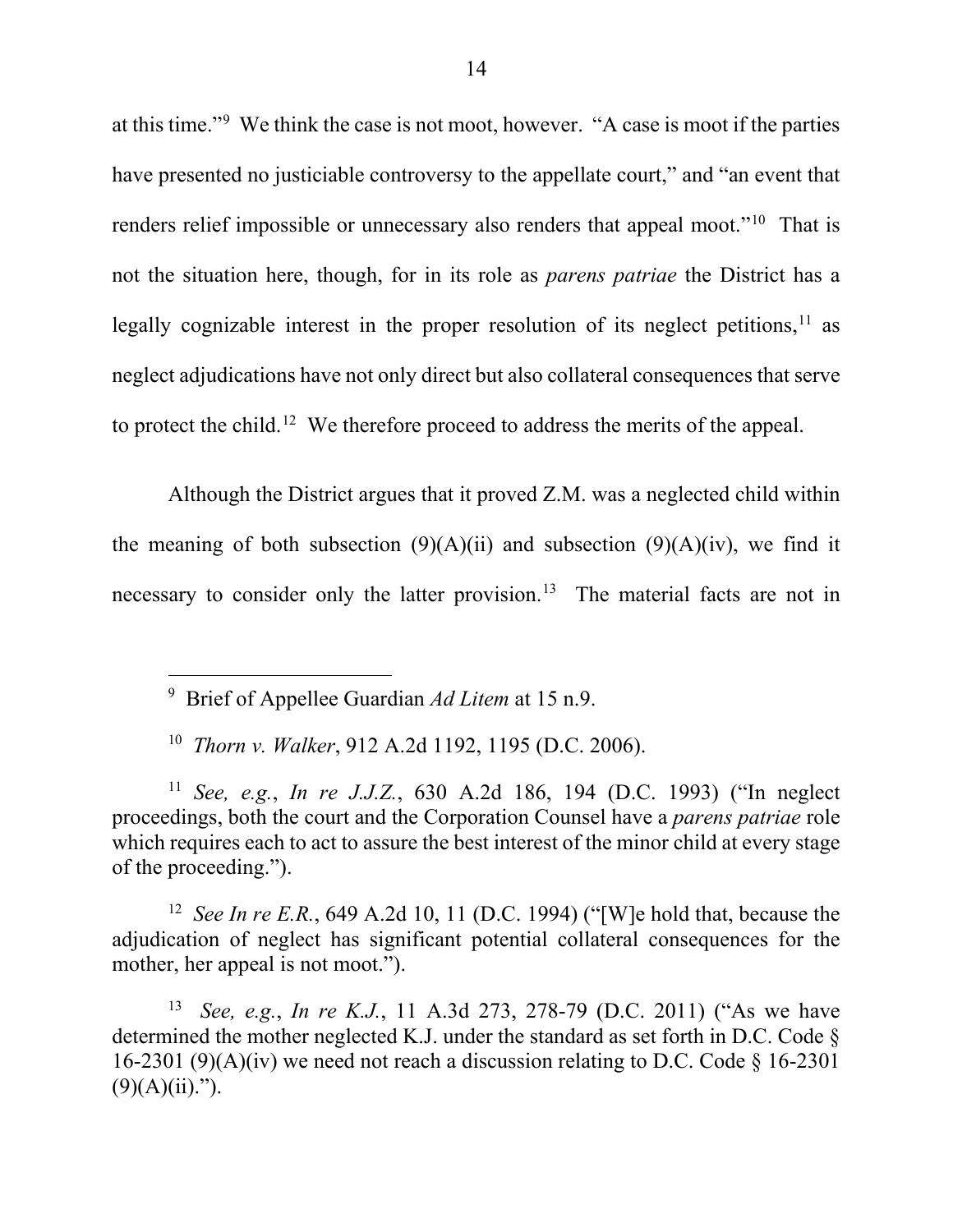dispute, and the question turns first and foremost on the proper construction of subsection  $(9)(A)(iv)$ . This is a legal question, as to which our review is de novo.<sup>14</sup> In general, our guiding principle is that "[w]e will give effect to the plain meaning of a statute when the language is unambiguous and does not produce an absurd result."15 "We also consider statutory context and structure, evident legislative purpose, and the potential consequences of adopting a given interpretation to ensure that our interpretation is consistent with legislative intent."16 Because "[c]ivil neglect statutes are designed to enable the state to identify and protect children who are in need of assistance[,] they are remedial and should be liberally construed."17

Subsection  $(9)(A)(iv)$  provides that a child is a neglected child if (1) the "parent, guardian, or custodian refuses or is unable to assume the responsibility for the child's care, control, or subsistence," and (2) "the person or institution which is providing for the child states an intention to discontinue such care." Thus, the statute

14 *In re Ta.C*., 237 A.3d 114, 120 (D.C. 2020).

15 *Facebook, Inc. v. Wint*, 199 A.3d 625, 628 (D.C. 2019) (internal quotation marks and citation omitted).

16 *Williams v. Kennedy*, 211 A.3d 1108, 1110 (D.C. 2019) (quoting *Facebook*, 199 A.3d at 628).

17 *In re O.L*., 584 A.2d 1230, 1233 (D.C. 1990); *see also, e.g.*, *In re S.G.*, 581 A.2d 771, 778 (D.C. 1990) ("Neglect statutes authorizing state intervention on a child's behalf are remedial, and they should be liberally construed to enable the court to carry out its obligations as *parens patriae*.").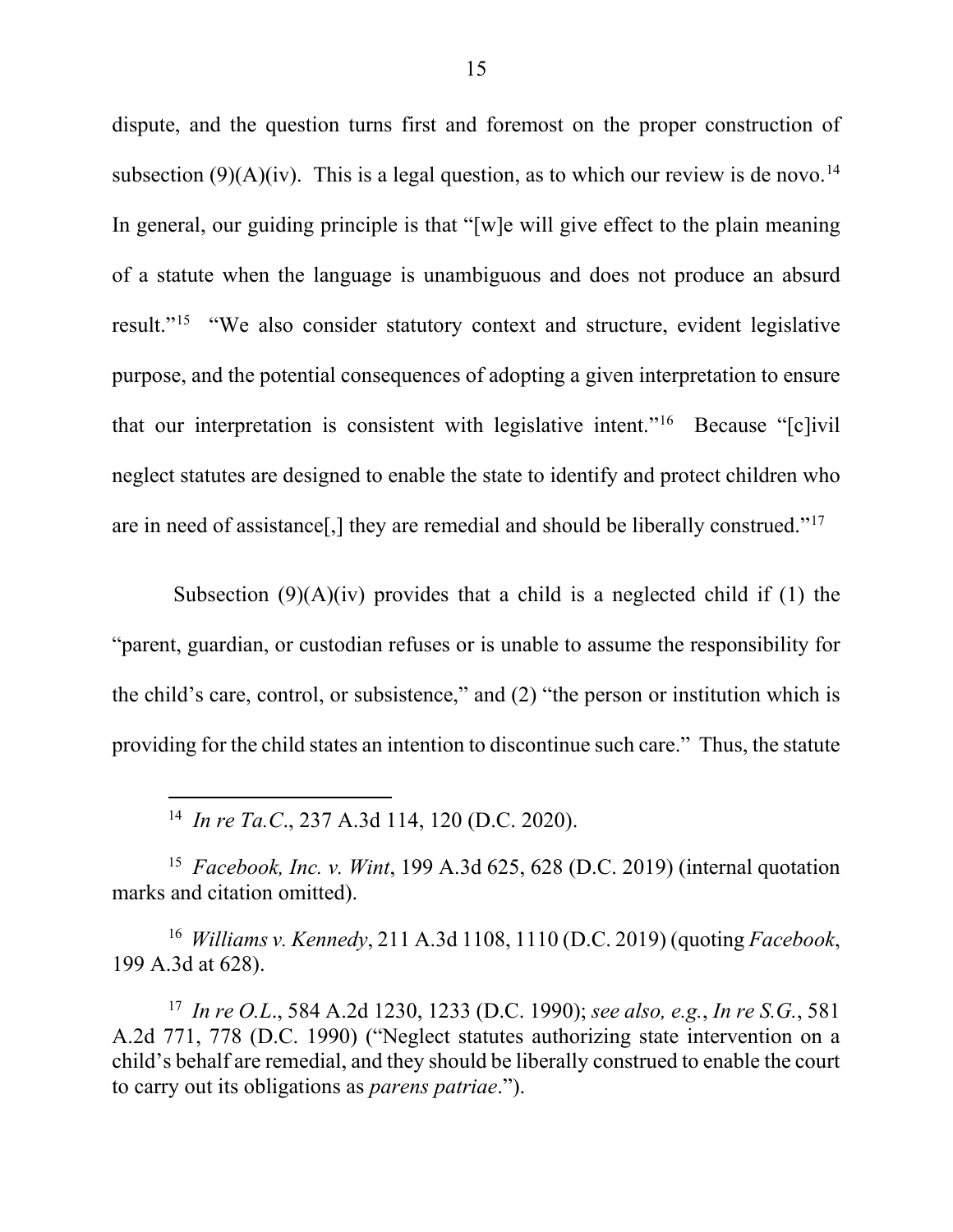"merely requires that the parent [refuse or] be unable to care for the child . . . and that the caretaker declare the intent to so discontinue."18 The specificity of subsection  $(9)(A)(iv)$ 's definition of a neglected child contrasts with the more general and much broader definition in subsection (9)(A)(ii). Similarly, subsection  $(9)(A)(iv)$  does not require proof of abandonment, which is the basis for a neglect finding under subsection  $(9)(A)(i)$ .<sup>19</sup>

We do not find the two-part test of this statute to be ambiguous, and we have no reason to accord it a grudging interpretation. The reviewing judge apparently misread the second part of the statutory test as requiring a finding that *the parent* be found to have stated an intention to discontinue caring for the child. Plainly, subsection  $(9)(A)(iv)$  applies when a person or institution that is caring for the child *in lieu of the parent* expresses such an intention, and the parent then refuses or is unable to assume the responsibility.<sup>20</sup> And to the extent the reviewing judge also

18 *In re W.T.L*., 825 A.2d 892, 894 (D.C. 2002).

<sup>19</sup> In pertinent part, D.C. Code § 16-2301(9)(A)(i) defines a "neglected child" as a child "who has been abandoned . . . by his or her parent, guardian, or custodian."

20 *See In re K.J.*, 11 A.3d 273, 278 (D.C. 2011) (holding incarcerated mother neglected child under  $\S 16-2301(9)(A)(iv)$  when she did not make any arrangements for child after grandmother's words and conduct indicated intention to discontinue care); *In re W.T.L*., 825 A.2d at 894 (holding mother neglected child where she was unable to care for him due to homelessness and drug addiction, and caretaker stated her intention to discontinue caring for the child).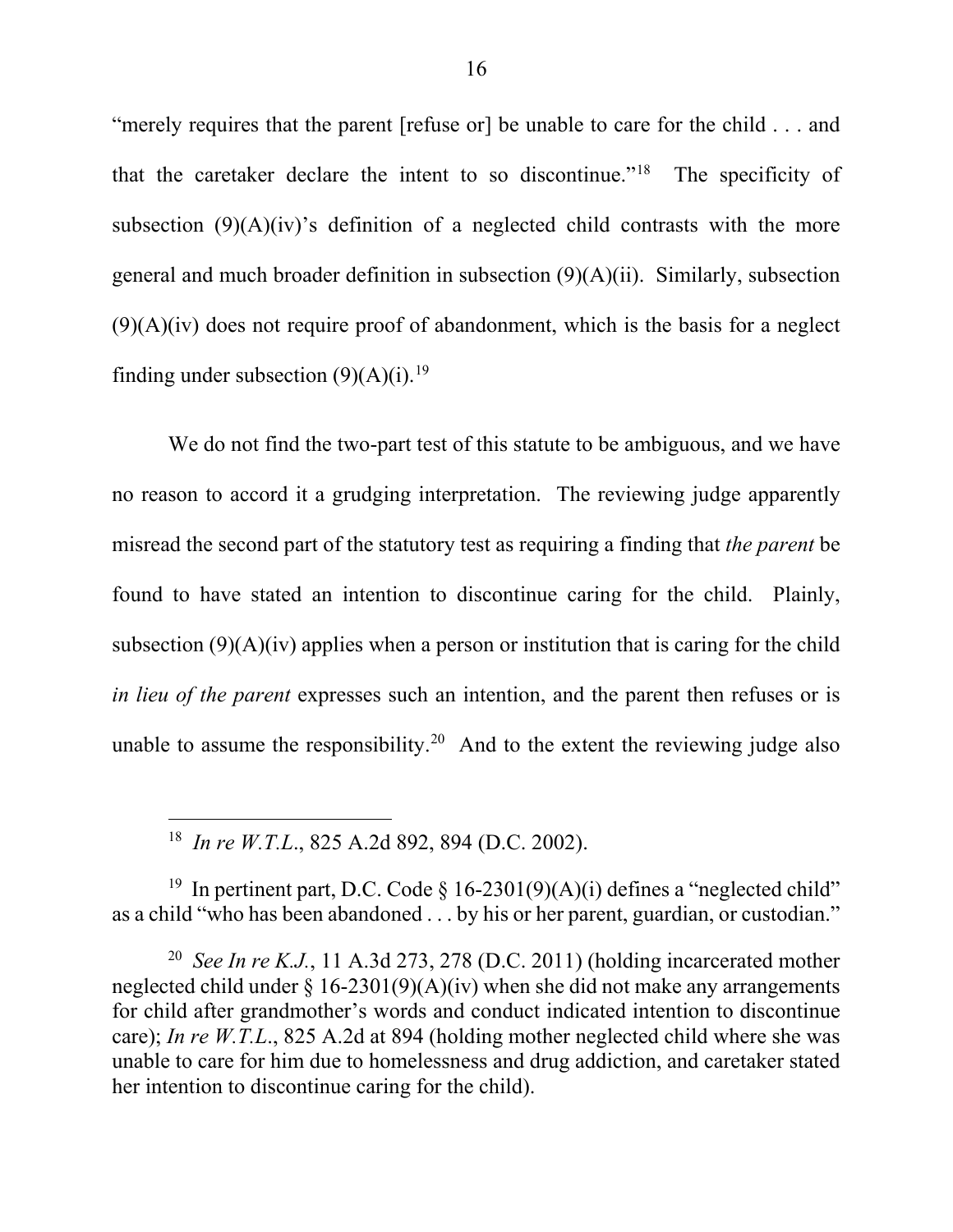understood subsection  $(9)(A)(iv)$  to require a showing of an adverse impact on the child, that too was a misreading of a statute meant to protect children from harm. There is no such requirement in subsection  $(9)(A)(iv)$ . It is not inapplicable merely because CFSA and the MPD provide a safety net for a child who otherwise would have been in harm's way.

Relatedly, a concern that the magistrate judge rested the finding of neglect on discrete conduct constituting a mere "snapshot" is misplaced; subsection  $(9)(A)(iv)$ makes discrete conduct the very basis for such a finding. Our statements that the court in a neglect case generally should consider "the 'entire mosaic' of the child's history and experience *relevant to the allegations of neglect*<sup>21</sup> take into account which statutory definition of a neglected child is invoked. As we discuss below, the magistrate judge fulfilled this obligation in determining that Z.M. was a neglected child within the meaning of subsection  $(9)(A)(iv).^{22}$ 

 <sup>21</sup> *In re Ta.C.*, 237 A.3d 114, 120 (D.C. 2020) (emphasis added).

 $22$  A broader inquiry into the neglected child's history and experience may well be necessary at the dispositional stage of a neglect proceeding. *See* D.C. Code § 16-2320 (2021 Supp.) (providing for a range of dispositional alternatives to be considered in light of the child's best interest and stating that "[i]t shall be presumed that it is generally preferable to leave a child in his or her own home"). No issue is before us in this appeal regarding the magistrate judge's dispositional placement of Z.M. in foster care after he was found to be a neglected child.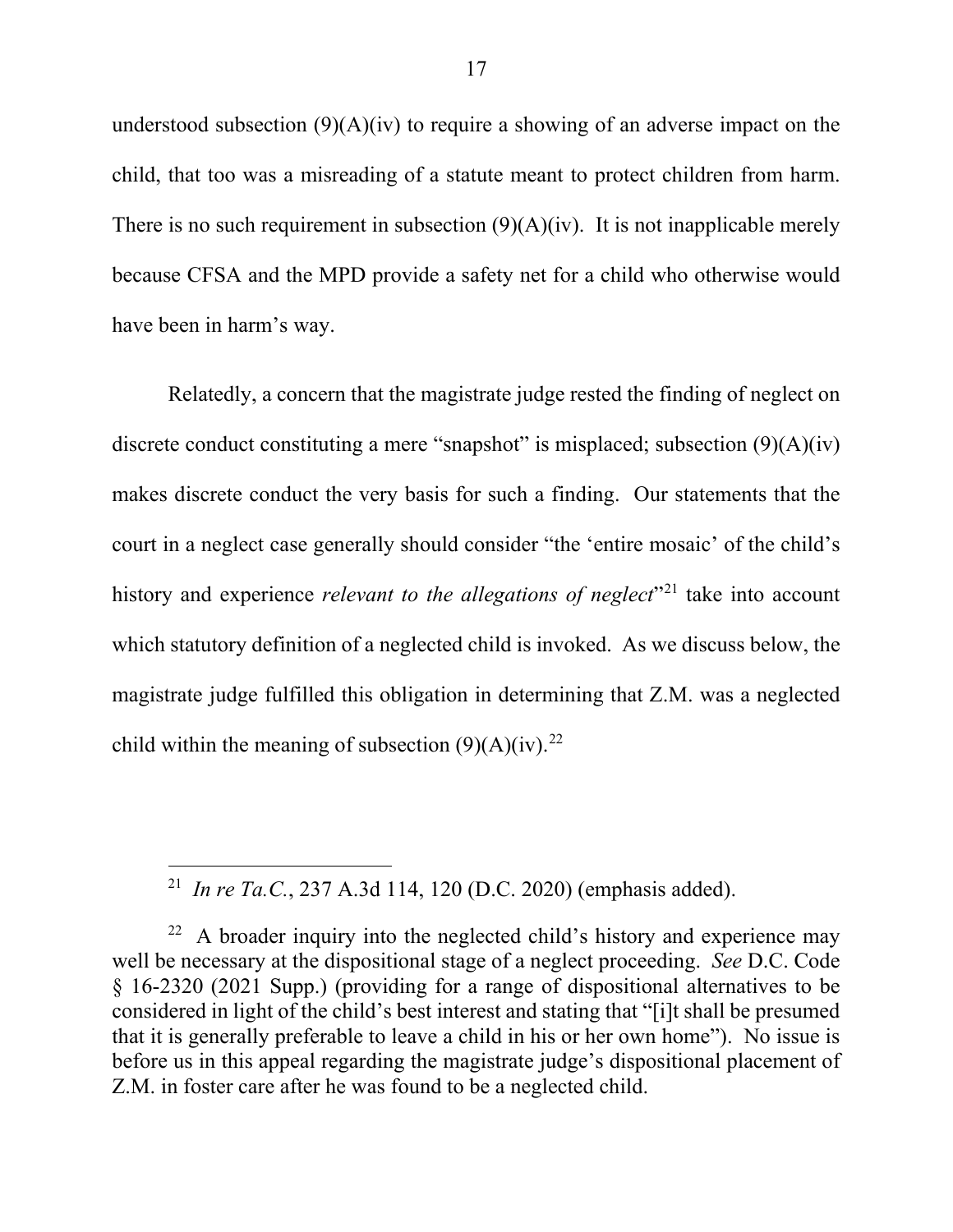We do not construe subsection  $(9)(A)(iv)$  to require a finding of neglect whenever the evidence shows that a parent was unable to assume immediate responsibility for a child whose substitute caregiver stated the intention to discontinue care, no matter the reason or surrounding circumstances. For example, it is not enough for the government merely to prove that on a few occasions, a parent was momentarily unavailable to assume responsibility for a child whose substitute caregiver was ceasing care. Paragraph (iv) requires more. To establish a prima facie case of neglect under paragraph (iv), the government must present evidence that a parent was unable or refused to assume the responsibility of parenting the child not simply that the parent was unavailable due to mere tardiness, mistake, or circumstances beyond the parent's control (such as getting in an accident or stuck in traffic on the way to pick up a child). Thus, as both a common sense reading of paragraph (iv) dictates and the legislative history of the provision confirms, the court must consider the surrounding circumstances and reasons for the parent's unavailability, as well as its duration, persistence, and recurrence. For example, where the evidence shows there was a reasonable explanation or satisfactory excuse for an isolated instance of unavailability, such as unforeseen circumstances beyond an attentive and concerned parent's control or a good faith mistake by the parent, the government presumably will be unable to, and will not seek to, establish a prima facie case of neglect under subsection  $(9)(A)(iv)$ . A trial court's consideration of the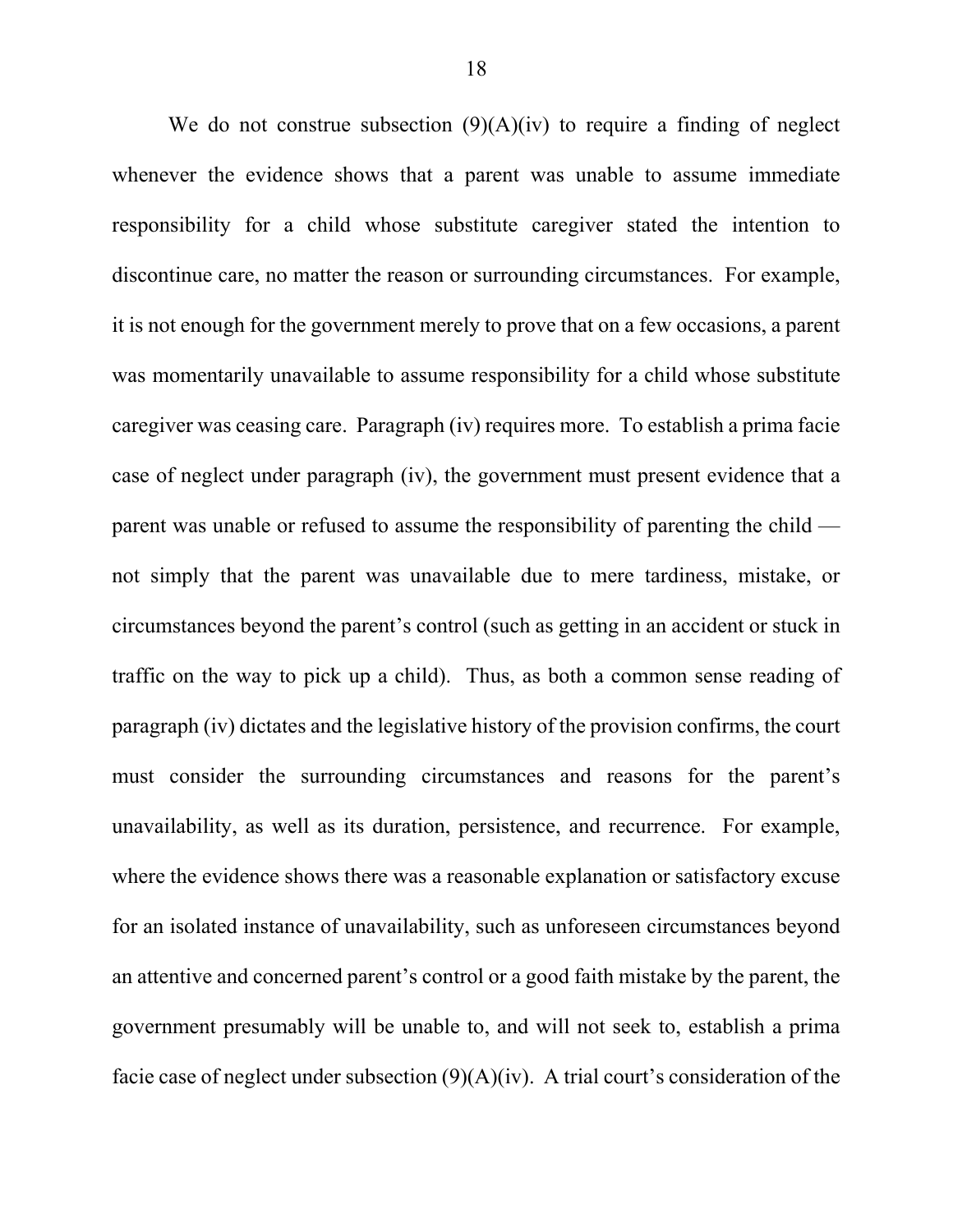reasons for a parent's unwillingness or inability to assume responsibility of a child when the surrogate caretaker declines to continue shouldering that responsibility generally fulfills its obligation to consider the "mosaic" relevant to the alleged neglect.

The Council clearly intended to require such consideration when it amended the statutory definition of a neglected child in D.C. Law 2-22, the Prevention of Child Abuse and Neglect Act of 1977, to add what is now subsection (9)(A)(iv). The same legislation also enacted a companion provision, D.C. Code  $\S$  4– 1301.05(e), prescribing police procedures for responding to reports of children "left alone or without adequate supervision."23 The latter statute authorizes the police in such circumstances to transport the child to CFSA, with the proviso that doing so "shall not be considered a taking into custody as described in  $\S$  16-2309."<sup>24</sup> As the Committee report on the legislation explained, "[t]his section allows the Police to step in and take the child away if necessary for his safety, but *not be required* to follow the formal neglect petition procedure" each time they transport an

<sup>&</sup>lt;sup>23</sup> D.C. Code  $\frac{2}{3}$  4–1301.05(e).

<sup>24</sup> *Id.*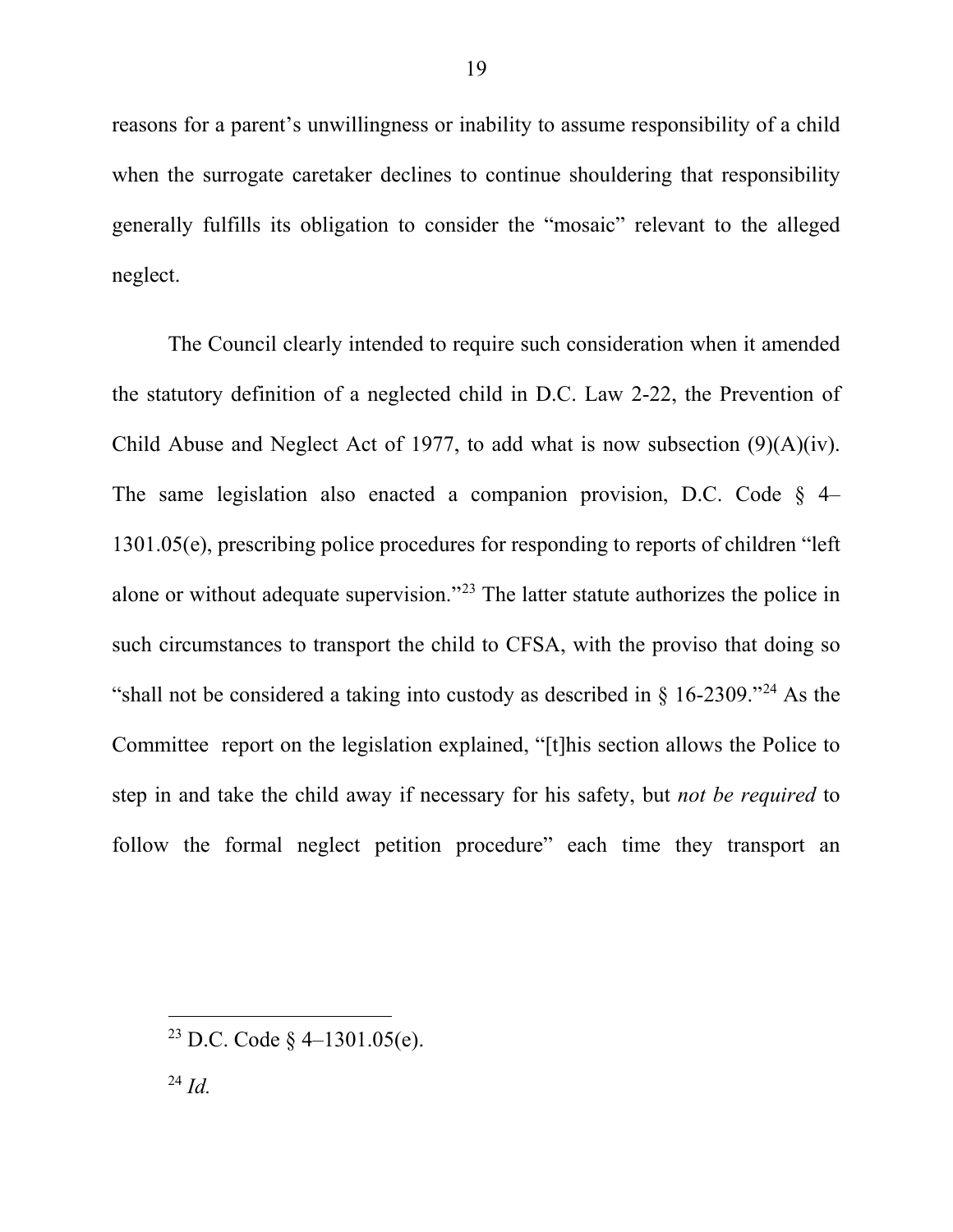unsupervised child to CFSA.<sup>25</sup> The Committee report emphasized that, while neglect petitions should be filed "where parents refuse to cooperate or where it is essential to protect the welfare of the child,"26 immediate return of the child to the family without instituting neglect proceedings was justified in many cases. Illustratively, "[t]he parent may have been in an accident, or the baby-sitter failed to arrive as scheduled."27

By its plain terms, subsection  $(9)(A)(iv)$  applied to the facts found by the magistrate judge in this case. The day care center was providing for Z.M.'s "care" within the meaning of the statute. It had stated and informed C.M. of its "intention to discontinue such care" at the end of each day at closing time. (The day care also so informed the police and CFSA.) C.M. failed to "assume the responsibility for [Z.M.'s] care" when she twice failed to pick him up herself from his day care center before it closed or to make suitable arrangements for another responsible person to do so. In her unexplained absence following the day care's discontinuance of care for the night, the police and CFSA had to step in to take care of Z.M. And as to

 $25$  Council of the District of Columbia, Report of Committee on Human Resources and Aging on Bill 2-46, at 4 (Mar. 30, 1977) (emphasis added).

<sup>26</sup> *Id.*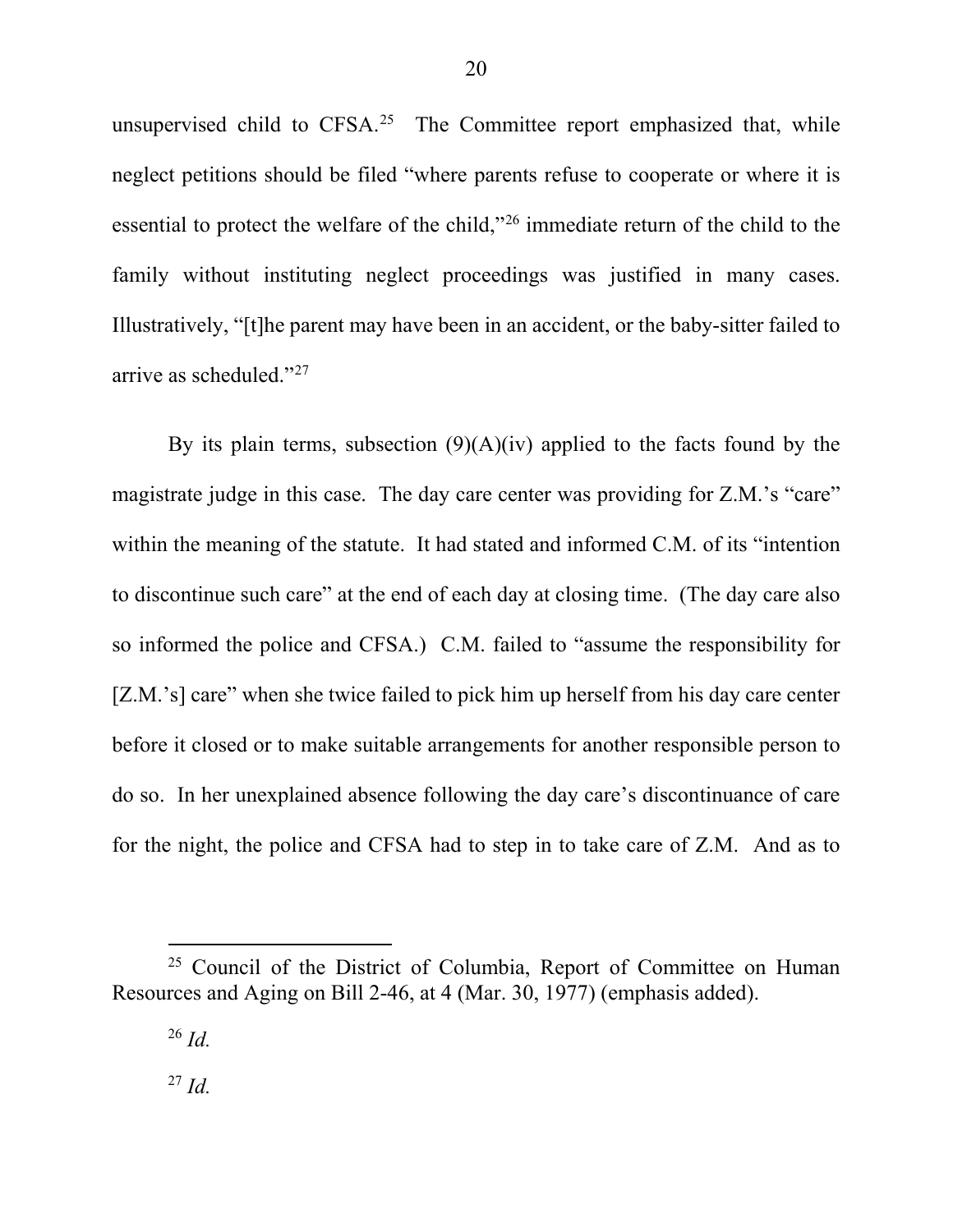whether C.M.'s failures evinced her inability or refusal to fulfill her parental responsibility, the government presented (and the magistrate judge appropriately considered) the relevant surrounding circumstances and reasons C.M. offered for her failure to pick up Z.M.

As the government's evidence revealed, this was not a benign case in which the parent had a reasonable and credible excuse for briefly leaving her child alone and the problem was unlikely to recur. Rather, trial testimony established that on October 21, the first day C.M. failed to pick up Z.M., she did not answer numerous calls from the day care center regarding her child and remained unreachable for hours. The only backup care provider preauthorized to pick up Z.M. from day care, C.M.'s mother N.M., was likewise unreachable and did not undertake to pick up Z.M. in C.M.'s stead. (C.M. never claimed she had relied on N.M. to do so.) When C.M. finally arrived at CFSA after 9:00 p.m. on October 21 to get Z.M., she admitted she had been smoking marijuana that evening. She did not proffer a reasonable explanation for her non-appearance and unavailability. C.M. also could not provide the name or contact information of the friend she said she had asked to pick up her eighteen-month-old child, and could not substantiate her claim they made such an arrangement by text messages. Da-Da was not on the day care center's list of persons to whom Z.M. could be released, C.M. had not advised the day care that Da-Da would be coming for Z.M. in her place, and she made no effort to confirm he had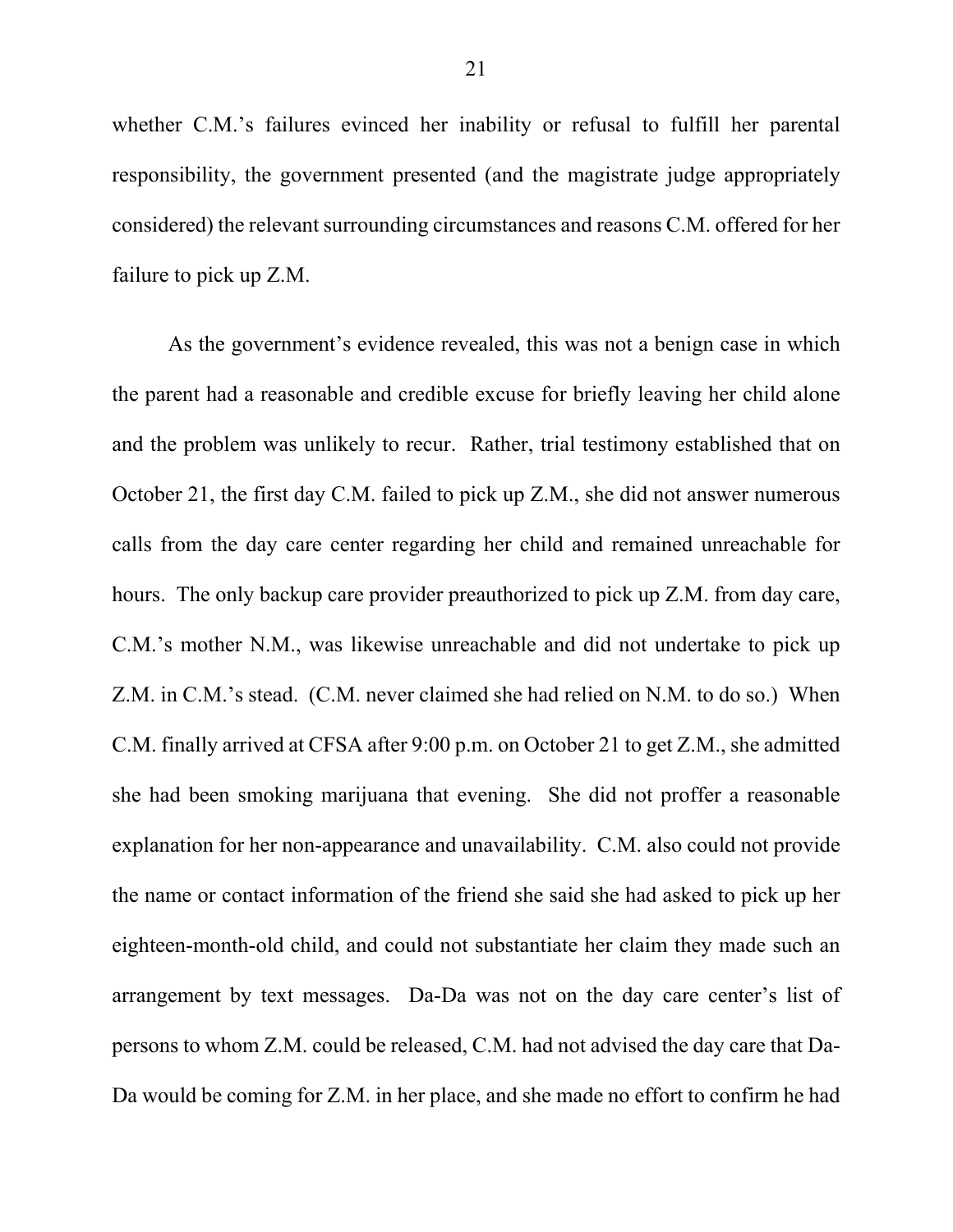successfully collected her child and gotten him safely home. If C.M. really was relying on Da-Da, which the magistrate judge doubted, the arrangement in itself bespoke irresponsibility and raised red flags.

Much the same thing happened again just ten days later. After having agreed with CFSA to implement a safety plan for Z.M. (a plan with which C.M. apparently did not comply), C.M. again left her child at day care past closing time, again was unresponsive, again did not make a reasonable alternative arrangement for Z.M. to be picked up, and again had no satisfactory excuse.

C.M.'s testimony at trial did nothing to alleviate the concerns her behavior raised. The magistrate judge understandably found it "troubling" that C.M. professed to believe Da-Da actually had gotten Z.M. from the day care on October 21, did not seem to realize she had failed not once but twice to make proper arrangements for her child to be picked up, and did not "really understand the circumstances that she finds herself in." Significantly, too, the District and GAL witnesses informed the magistrate judge that cooperation and communication with C.M. had been difficult and concerns remained about Z.M.'s care.

We hold that the District presented sufficient evidence to support the magistrate judge's finding that Z.M. was a neglected child within the meaning of D.C. Code § 16-2301(9)(A)(iv), and that the magistrate judge did not err or abuse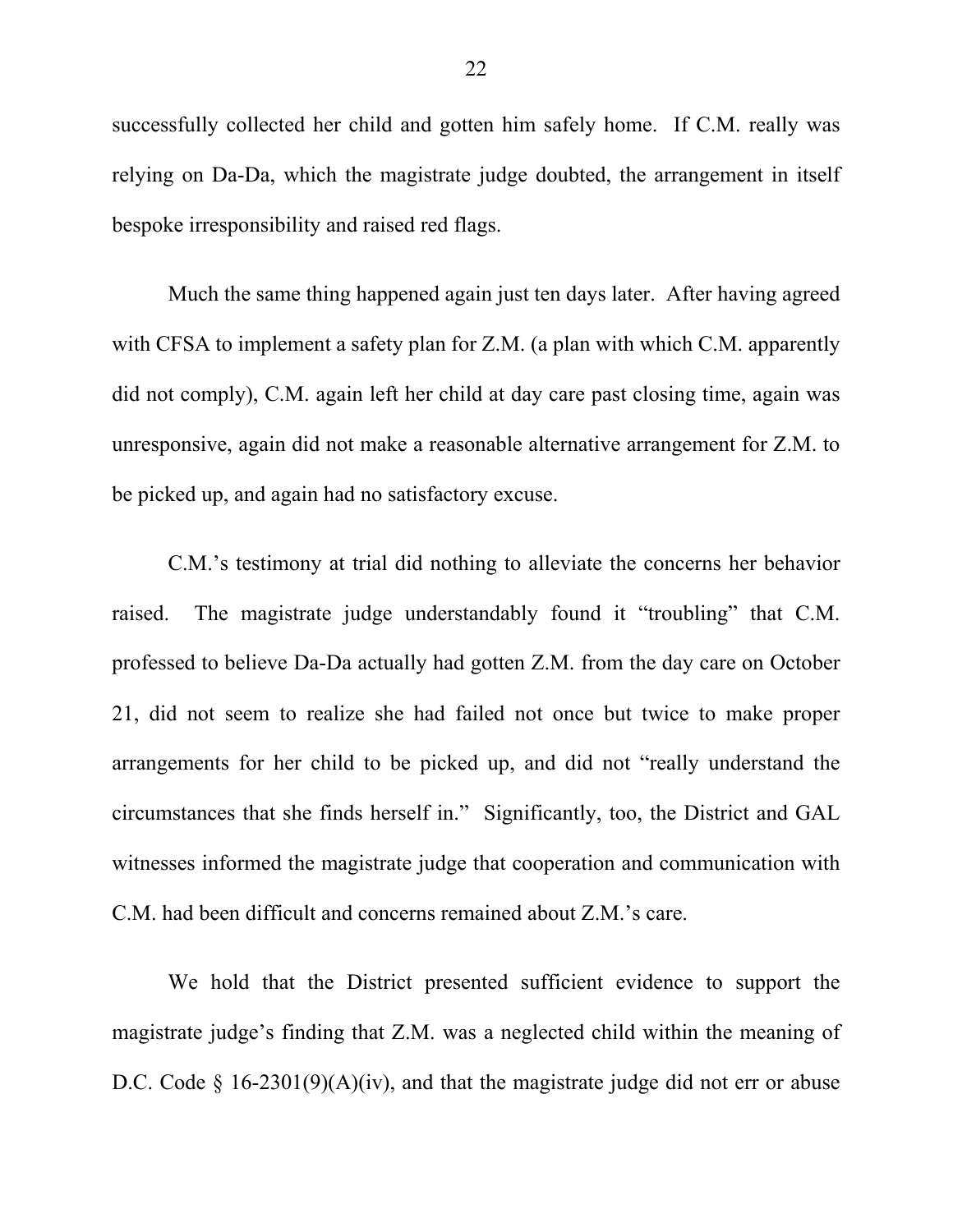her discretion by failing to consider the relevant context of C.M.'s failure to "assume the responsibility" for Z.M.'s care when his day care center "state[d] an intention to discontinue such care."28

#### **III.**

For the foregoing reasons, we reverse the judgment of the Superior Court and reinstate the magistrate judge's finding of neglect.

### *So ordered.*

DEAHL, *Associate Judge*, dissenting: I respectfully dissent and would affirm the Superior Court's judgment that the evidence does not support a finding of neglect. In reaching its contrary conclusion, the majority adopts a far broader reading of D.C. Code § 16-2301(9)(A)(iv) than this court has ever endorsed. It is an interpretation that is both at odds with the statutory text and that introduces profound uncertainty into this court's neglect jurisprudence.

A parent does not "refuse[] . . . to assume responsibility for the[ir] child's care" by failing to live up to that responsibility on one or two occasions. Rather, to

 <sup>28</sup> We express no view on the magistrate judge's determination that Z.M. also was a neglected child within the meaning of D.C. Code  $\S$  16-2301(9)(A)(ii).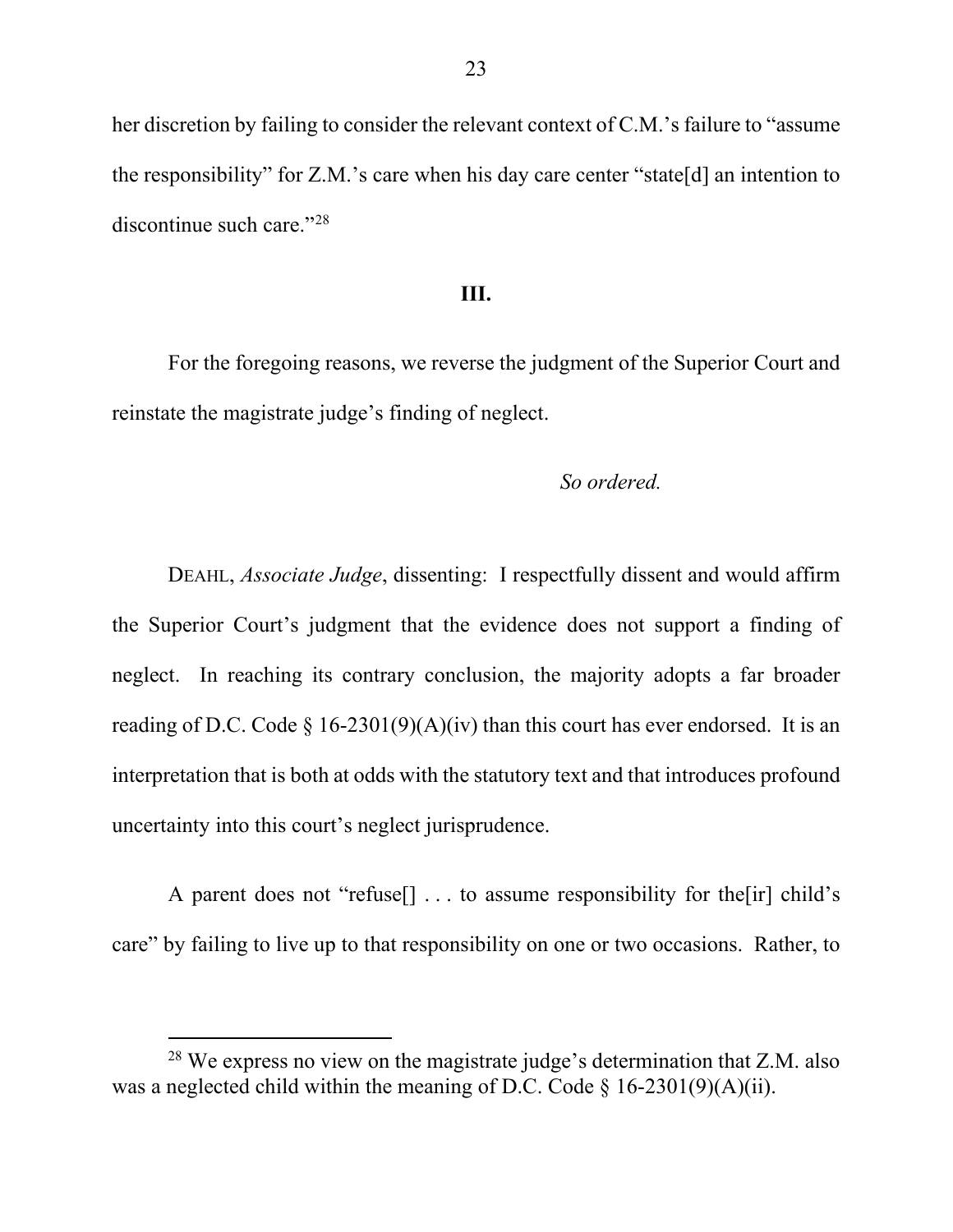say somebody refuses to assume a responsibility is to say that they have indicated a lack of intention to even attempt to perform it going forward. That is no doubt why, in the forty-five years since its enactment, we have never previously confronted the question of whether a parent refuses to assume parental responsibility under  $(9)(A)(iv)$ . It is invariably an obvious and uncontested point; the parent who refuses to assume responsibility has no cause to contend otherwise. The statutory phrase refers to somebody who indicates an intention to desert their child, not an "isolated instance of unavailability," as the majority now treats as a presumptive case of neglect under this provision. *Ante* at 18.

To avoid the absurd results of that standalone test, the majority next layers a totality of circumstances test onto  $(9)(A)(iv)$ , requiring a court to "consider the surrounding circumstances and reasons for the parent's unavailability, as well as its duration, persistence, and recurrence." *Ante* at 18. The majority needs this gloss which it derives not from the statutory text but from the legislative history of a different provision in an entirely different Title—only because it first conflates a moment's unavailability with a refusal. But the court's two-step inquiry is contrary to the plain text of  $(9)(A)(iv)$ , which the majority in one breath acknowledges "makes discrete conduct the very basis" for a neglect finding, only to import a totality of circumstances test in its next breath. *Ante* at 17. The majority also shifts the burden to the momentarily absent parent to justify themselves and provide a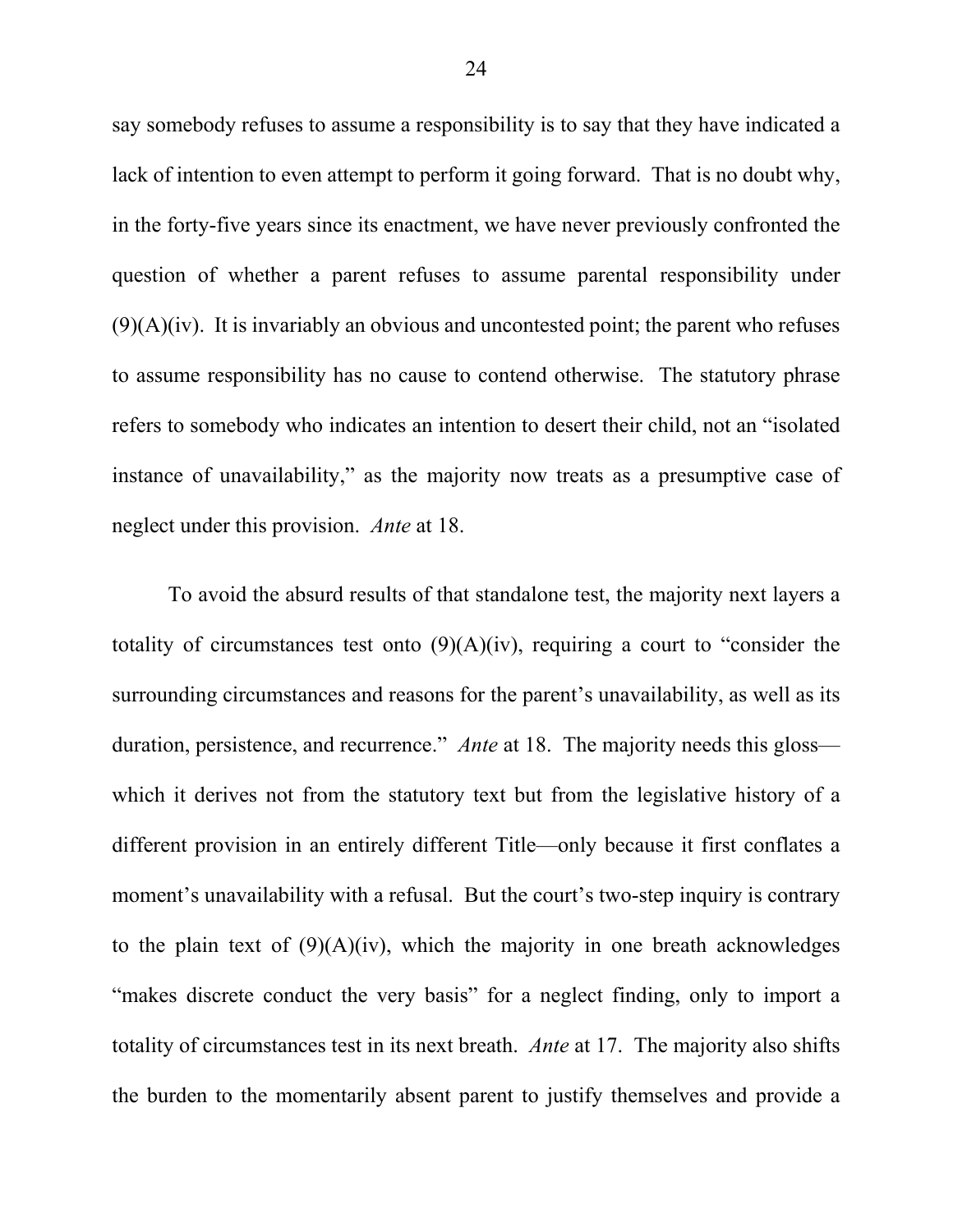"reasonable explanation or satisfactory excuse for an isolated instance of unavailability," *ante* at 18, in contravention of our longstanding precedents that it is the government's burden to demonstrate neglect.

That brings me to my jurisprudential concern. The totality of circumstances test that the majority now reads into  $(9)(A)(iv)$  already inheres in our robust body of precedents informing what constitutes a lack of "proper parental care" under  $(9)(A)(ii)$ . I see the majority as building an off-ramp from those precedents, and it leads to an uncharted wilderness. Where the government does not or cannot meet the standards we have refined over many decades under  $(9)(A)(ii)$ , it now has a workaround and can test the bounds of this new and uncertain path, so long as it can show a moment's unavailability (as is routinely the case in  $(9)(A)(ii)$  cases). I cannot predict where this new road leads because its bounds are not marked by any principles or statutory text. I see no justification for starting down it.

## **I.**

#### **A.**

Begin with the text. Subsection  $(9)(A)(iv)$  includes, within the definition of a neglected child, one whose "parent, guardian, or custodian *refuses or is unable* to assume the responsibility for the child's care" after another "providing care for the child states an intention to *discontinue* such care" (emphases added). The majority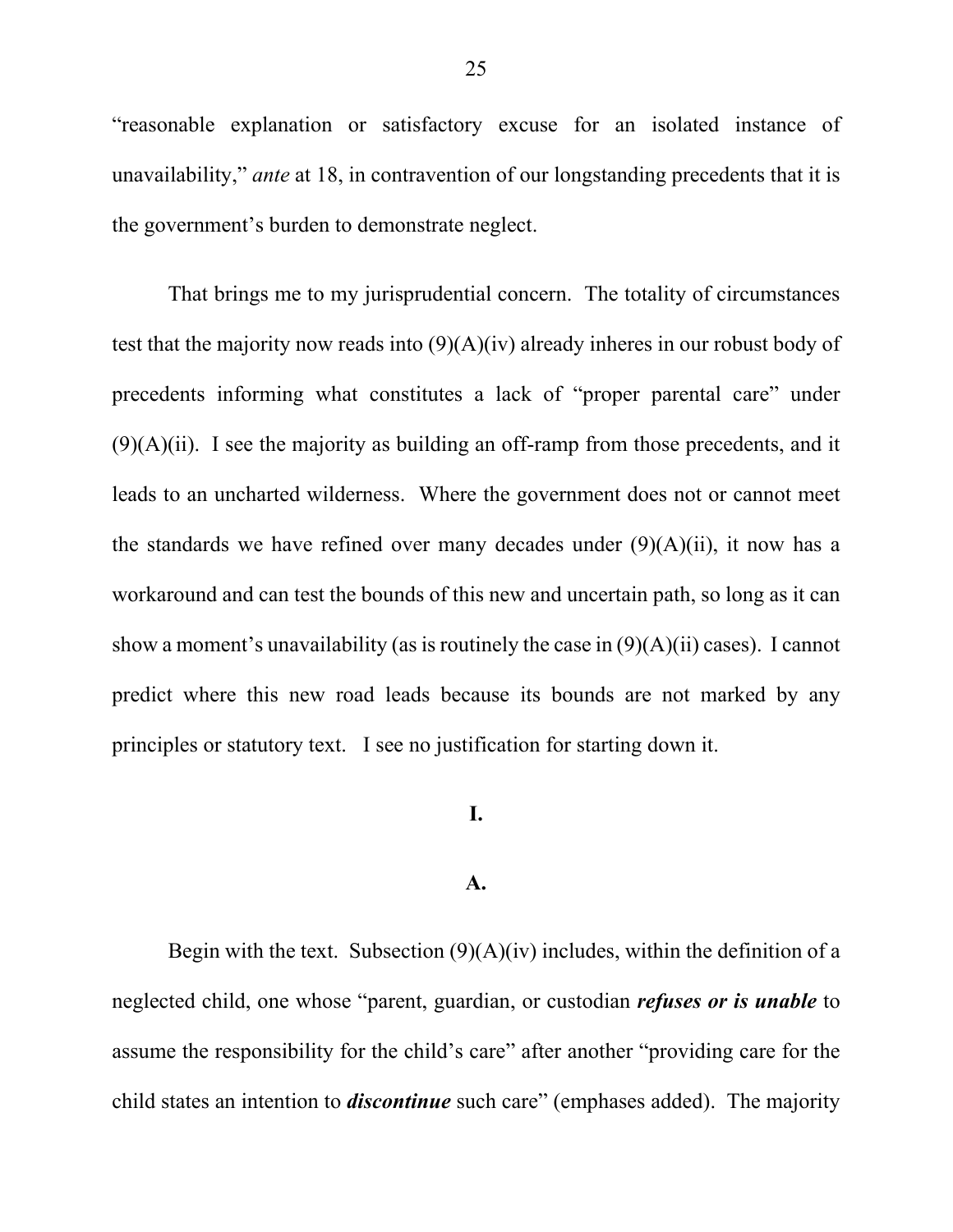has misinterpreted each of the highlighted terms. At the outset, like the magistrate judge and the government before it, the majority never tells us whether, in its view, C.M. refused to assume responsibility for Z.M., or instead was unable to do so. By process of elimination, I can only assume the former. There is no question that C.M. was able to provide care for Z.M. Nobody contends she suffered from some mental, physical, or other incapacity that left her unable to perform the task. Our only precedents interpreting  $(9)(A)(iv)$  in the decades since its enactment concerned whether a parent was "unable" to provide care, and in both cases the parents were incarcerated when another surrogate caregiver discontinued care. *See In re K.J.*, 11 A.3d 273, 278 (D.C. 2011) (mother was unable to care for child while incarcerated and did not arrange care for child within thirty days of grandmother discontinuing care); *In re W.T.L.*, 825 A.2d 892, 893-94 & n.3 (D.C. 2002) (mother was "repeatedly incarcerated," and otherwise "homeless," and "failed even to contact the caretaker" who had discontinued care). They do not resemble this case.

That leaves "refuses . . . to assume the responsibility for the child's care," a phrase we have never previously interpreted because it is so rarely a bone of contention. One would ordinarily say as a matter of plain language that a parent who sincerely expresses a willingness to assume care for their child and is able to do so has not refused to assume responsibility. They have perforce assumed responsibility for the care of their child, and whether they adequately carry out their responsibilities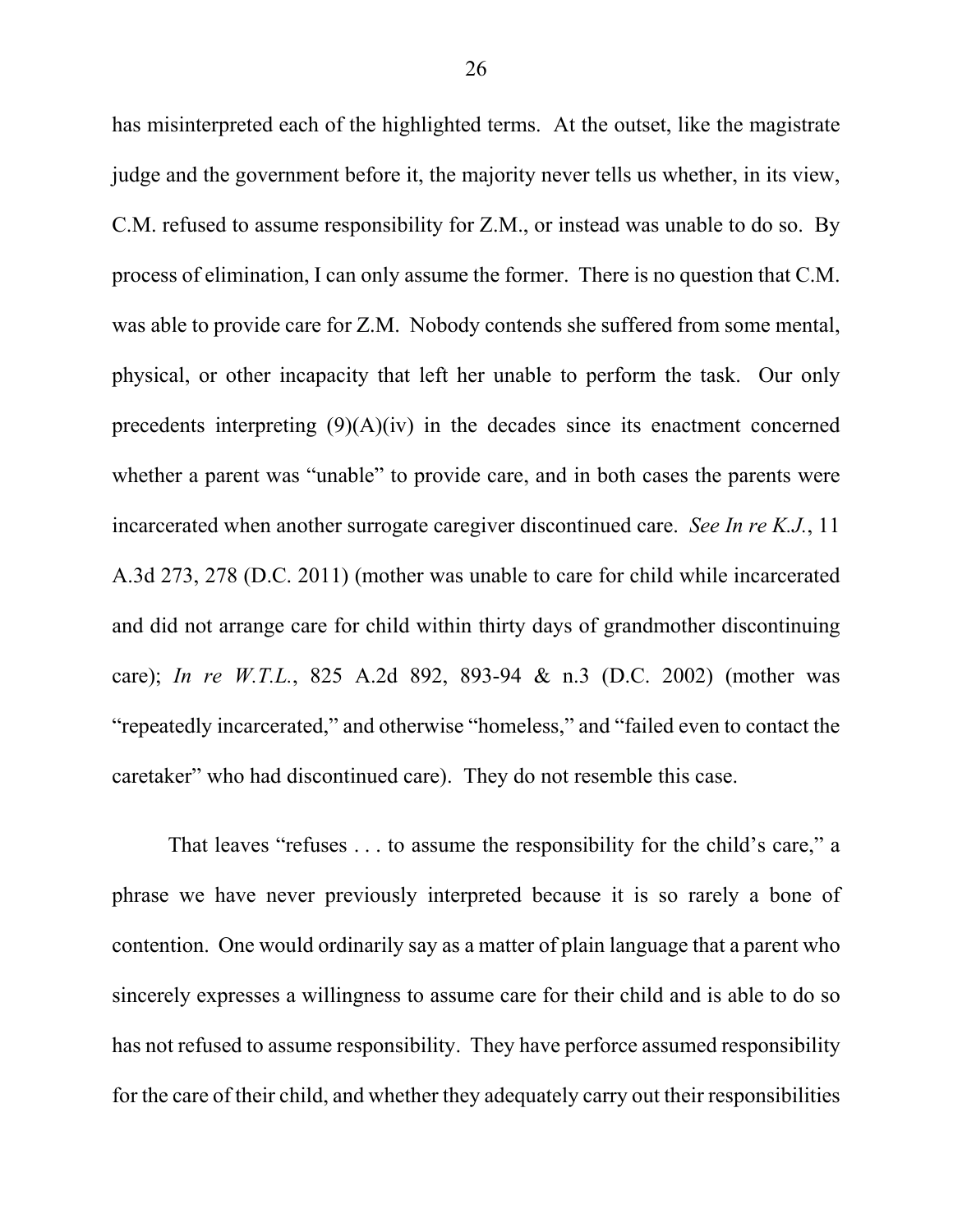is another matter entirely (concerning a different provision of the neglect statute,  $(9)(A)(ii)$ , *see infra* Part II).<sup>1</sup> C.M.'s parenting failures, while no doubt serious and worthy of investigation, did not amount to a refusal to assume care for Z.M in any ordinary sense of the phrase.

Yet, I take the majority to hold that C.M. refused to assume responsibility for Z.M.'s care when she failed to pick Z.M. up by the close of the daycare's pickup window on each of two discrete instances. Unlike the statute—which treats a refusal to assume parental responsibility as neglect, full stop—the majority treats C.M.'s tardiness only as presumptively neglectful, triggering a burden-shift whereby C.M. must provide an adequate explanation for her momentary unavailability to avoid a finding of neglect. *Ante* at 17-18. In a nutshell, the majority first strips the statutory phrase of its plain meaning. Then, to save itself from the resulting absurdities of that initial misstep, it supplants the statutory term with its own atextual totality of circumstances test for assessing whether the reasons for the parent's momentary

<sup>&</sup>lt;sup>1</sup> I agree with the majority that " $(9)(A)(iv)$  does not require proof of abandonment, which is the basis for a neglect finding under subsection  $(9)(A)(i)$ ." *Ante* at 16. Unlike (9)(A)(i), 9(A)(iv) is anticipatory. It permits a finding of neglect before abandonment occurs, where one caretaker states an intention to discontinue care (i.e., to abandon) and an alternate potential caretaker cannot or indicates they will not take on the parenting role. When  $(9)(A)(iv)$  is not being invoked in such an anticipatory way, then  $(9)(A)(i)$  provides the more relevant framework into actual abandonment.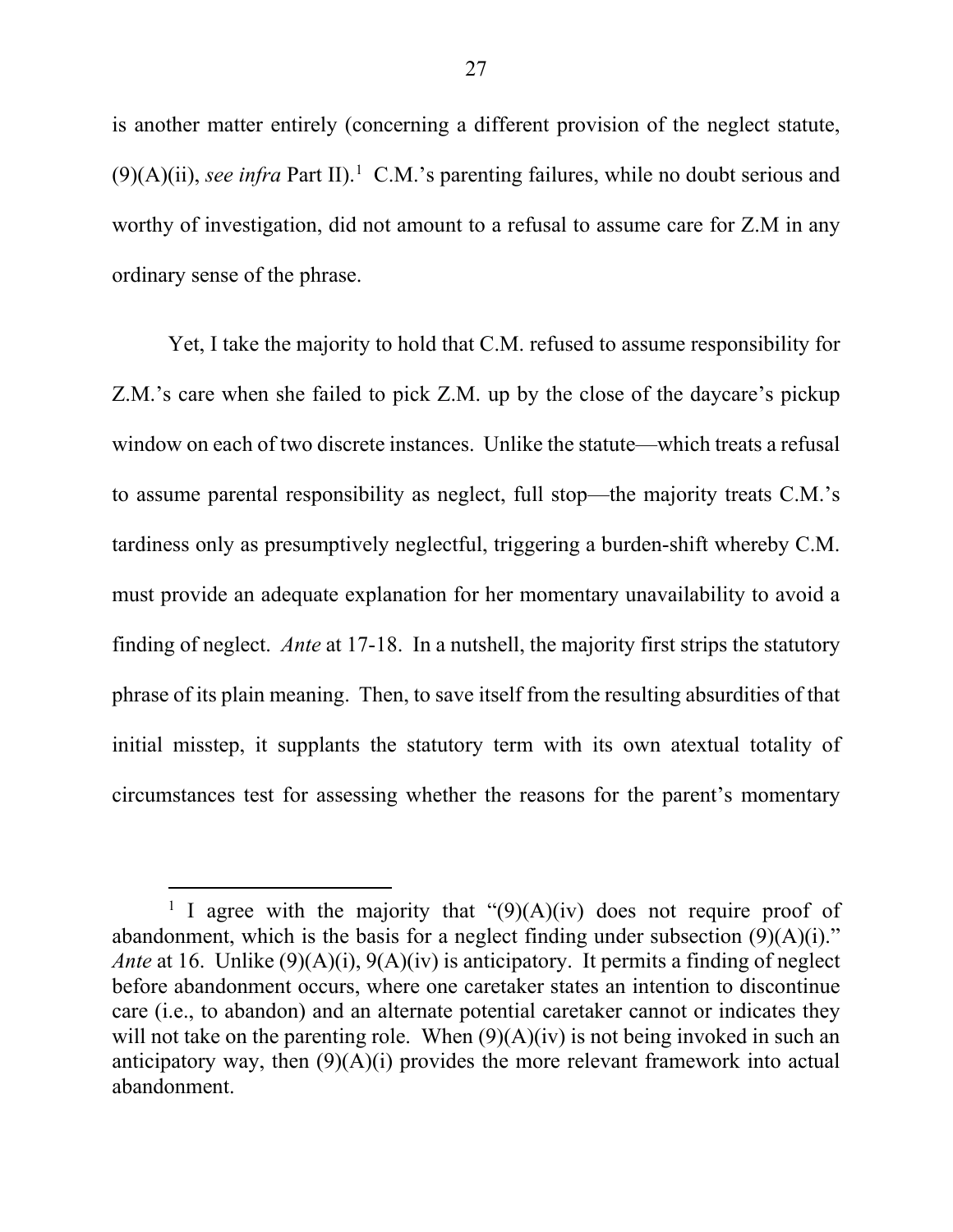absence are adequate. And while the majority describes those two steps as going to a mere "prima facie" case of neglect under  $(9)(A)(iv)$ , it never tells us what more is needed. Its apparent answer is that nothing more at all is needed, so that what it guises as a "prima facie" case is in fact a conclusive one.

I see it differently. In order to refuse to assume a responsibility, a person must—either expressly or through their conduct<sup>2</sup>—indicate a lack of intention to undertake the task going forward. *See refuse*, Webster's Third New Int'l Dictionary 1910 (2020) ("to show or express a *positive unwillingness* to do or comply with (as something asked, demanded, expected)" (emphasis added)). It is not a synonym for a moment's unavailability, even if that unavailability is unexplained. Nor does it mean immaturity or even irresponsibility. Consider an example: if I am tasked with taking out the trash every night, and remember to do so nine out of every ten nights, have I refused to assume responsibility for taking out the trash? I don't think so; not in any ordinary sense of the phrase, even if I have no good reason for my occasional

 $2$  I agree with the majority in the limited regard that one can refuse to assume a responsibility without expressly saying so. A refusal to assume care for a child may be inferred, in the absence of an express refusal, where there is a persistent and enduring course of conduct demonstrating that the parent has no intention of even attempting to carry out their responsibilities. One or two failures to pick up a child from daycare on time does not come particularly close to showing that. It is sufficient cause to investigate whether Z.M. lacks proper parental care under  $(9)(A)(ii)$ , but it does not amount to a refusal to assume responsibility under  $(9)(A)(iv).$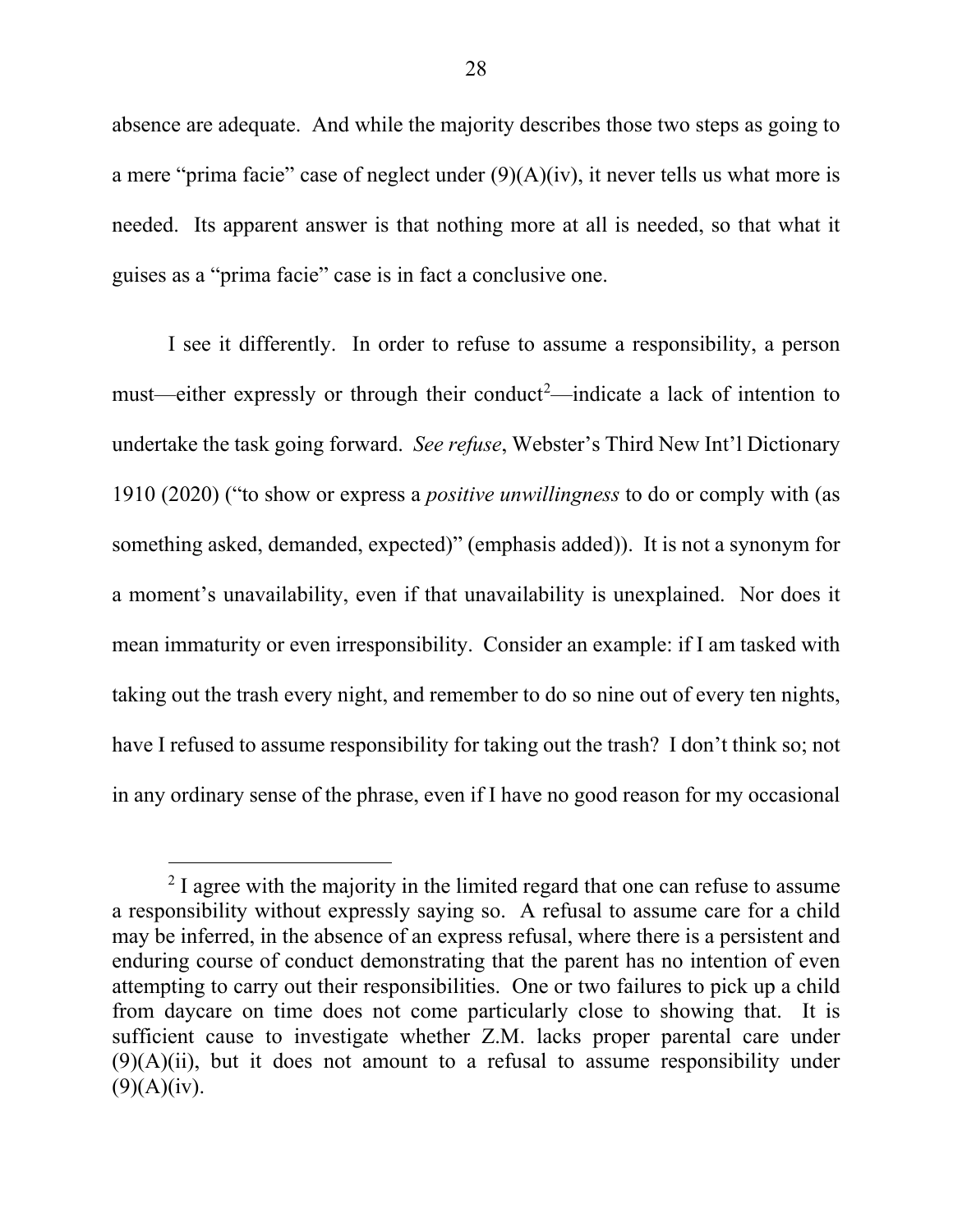oversights. Perhaps somebody aggrieved by my lapses might hyperbolically describe me as refusing to assume my responsibility for effect. But if I have accepted the responsibility without objection and attempt to carry it out, then dropping the ball now and then is not a refusal to assume it. People are imperfect in carrying out their responsibilities all of the time. Only when their lapses are so persistent that they rise to the level of recalcitrance may they fairly be described as refusing to assume those responsibilities. A lapse (or two) is not recalcitrance.<sup>3</sup> To the extent there is any ambiguity in what it means to refuse to assume responsibility to care for a child, the rest of the provision supports my understanding of that phrase.

In order to fit circumstances like these into  $(9)(A)(iv)$ , the majority also misconstrues the word "discontinue." The question of refusal comes into play only after "the person or institution which is providing for the child states an intention to *discontinue* such care." D.C. Code § 16-2301(9)(A)(iv) (emphasis added). A

<sup>&</sup>lt;sup>3</sup> The majority asserts that the neglect statute is remedial in nature, and should therefore be construed broadly. *Ante* at 16 (citing *In re S.G.*, 581 A.2d 771, 778 (D.C. 1990)). That does not help the majority's cause because even the broadest reading of subsection (iv) would not apply to these facts. Moreover, the entire rationale for reading the neglect statute broadly is to promote "the best interest of the child," *id.*, a goal the majority does not advance. In this case, the guardian ad litem, who is tasked with advocating for the best interest of the child, defends the Superior Court's judgment that there was no neglect in this case. While we are of course not bound by the guardian ad litem's position, I am unaware of any prior case in which we have reversed a Superior Court's judgment that a child was not neglected despite the child's representative defending that judgment on appeal.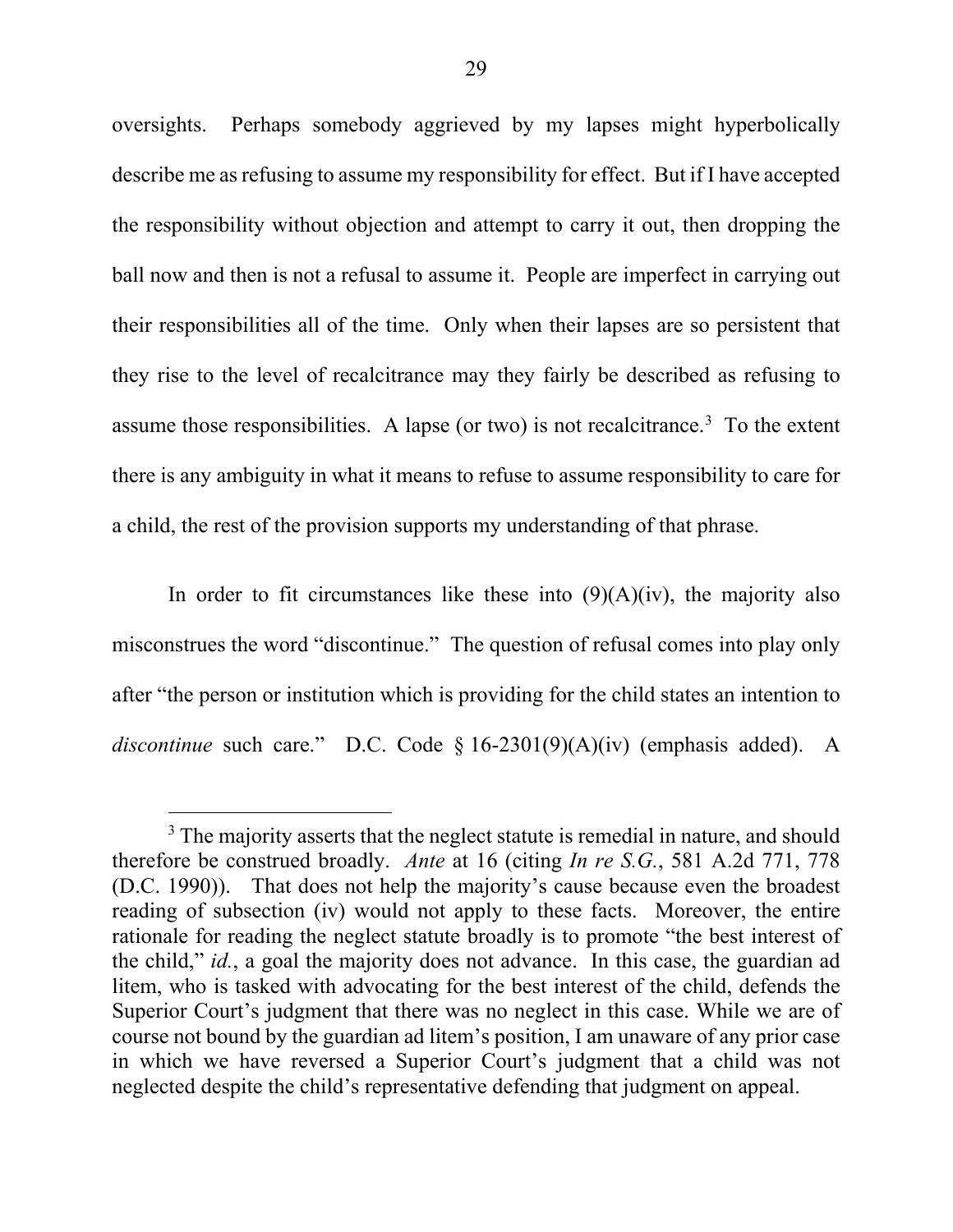daycare's daily closure is not a discontinuation of care. To "discontinue" care means to "end the operations or existence" of that care, such that a student's expulsion would mark a discontinuation of care, but the end of the school day does not. Webster's Third New Int'l Dictionary 646 (2020). In illustrating the meaning of the word "discontinue," Webster's Dictionary gives examples of a "*discontinued* bus service between two points," a "school [that] was *discontinued* after a sharp drop in enrollments," and a student who "found it necessary to [*discontinue*] her course in Spanish." *Id.* In each case, the word "discontinue" refers to the indefinite cessation of the activity, not a scheduled recess. A bus line is not discontinued during its offhours; a school is not discontinued at the end of each day; and a student does not discontinue her course in Spanish at the end of each period of study.

Watering-down the word discontinue in this way erases the essential bounds of  $(9)(A)(iv)$ . Before today, we have applied  $(9)(A)(iv)$  only in situations where a child's primary caretaker truly discontinued care, meaning they indicated they were done providing care altogether. *See In re K.J.*, 11 A.3d at 277 (grandmother told child "she could not come back to her home"); *In re W.T.L.*, 825 A.2d at 894 (surrogate caretaker was "unable to" care for child "because of the demands of rearing her own children"). In those situations, we have correctly considered the parent's persistent and enduring (not momentary) inability to step in and provide care, over the course of many weeks and months, as satisfying  $(9)(A)(iv)$ 's standard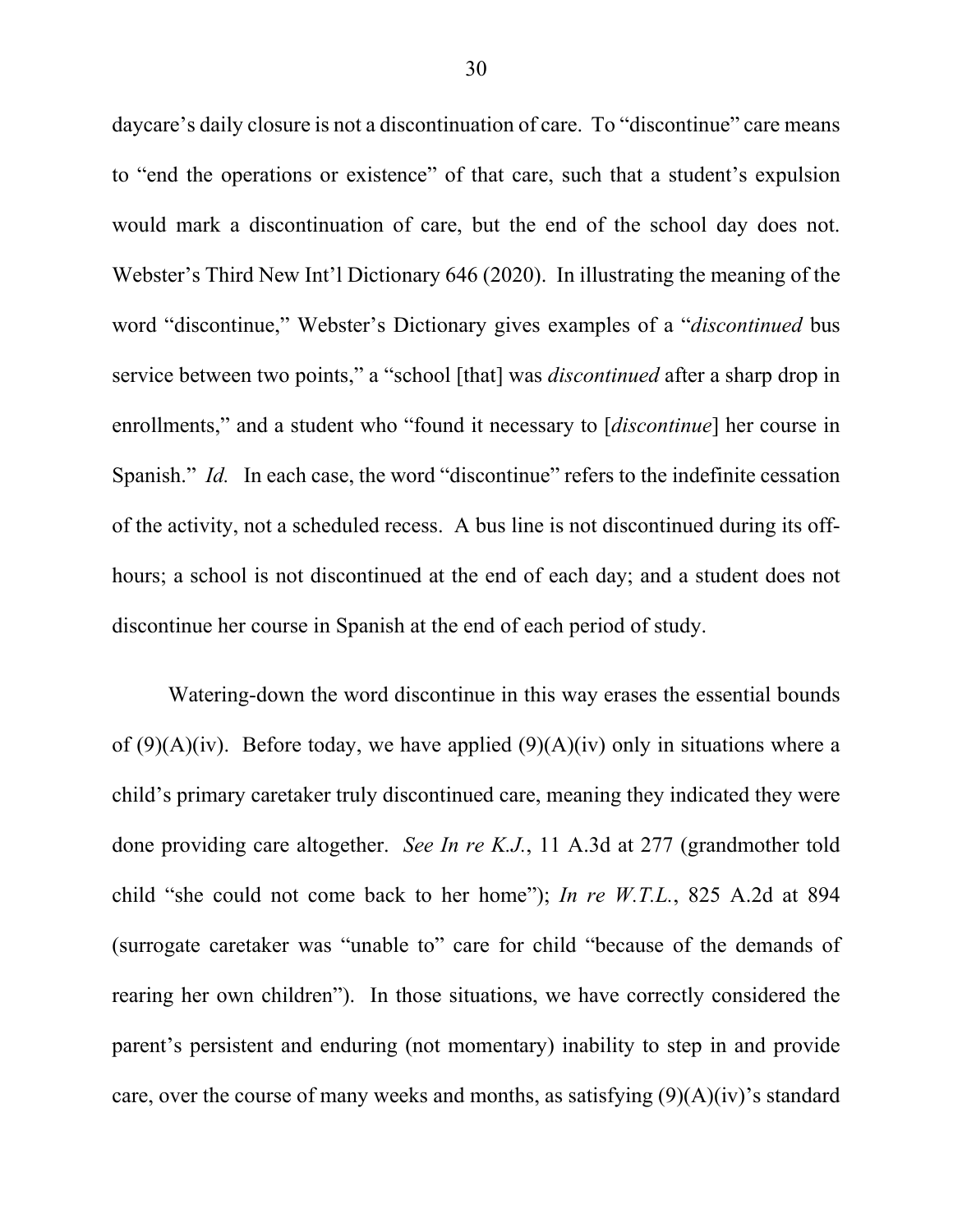for neglect. *See, e.g.*, *In re K.J.*, 11 A.3d at 278 (upholding neglect finding under  $(9)(A)(iv)$  where mother "did not make any arrangements for K.J. during the thirtyday CFSA investigation" which followed the discontinuation of grandmother's care). We have never applied  $(9)(A)(iv)$  to anything resembling a daycare's nightly closures because a nightly closure is not a discontinuation of care. It is only by misreading the word discontinue to mean a moment's break in care that the majority lays the groundwork for holding that a moment's unavailability amounts to a refusal to assume care. It misreads the statutory text in both respects, each building on the other.

The majority's reading of the word discontinue also renders the statute incompatible with any plausible view of what the legislature intended. Why would it matter to any legislator whether or not a refusal to assume care was preceded by another's indication that they would discontinue care (as the majority reads those terms)? That seems a perverse scheme. Consider two scenarios: the parent who simply walks out of the house and leaves their young child unattended for an hour, and the parent who employs a babysitter and arrives home an hour after the babysitter's stated departure time. One might naturally think the parent in the second scenario is the less blameworthy of the two, given that the babysitter might begrudgingly stay beyond their stated departure time (whereas the first child is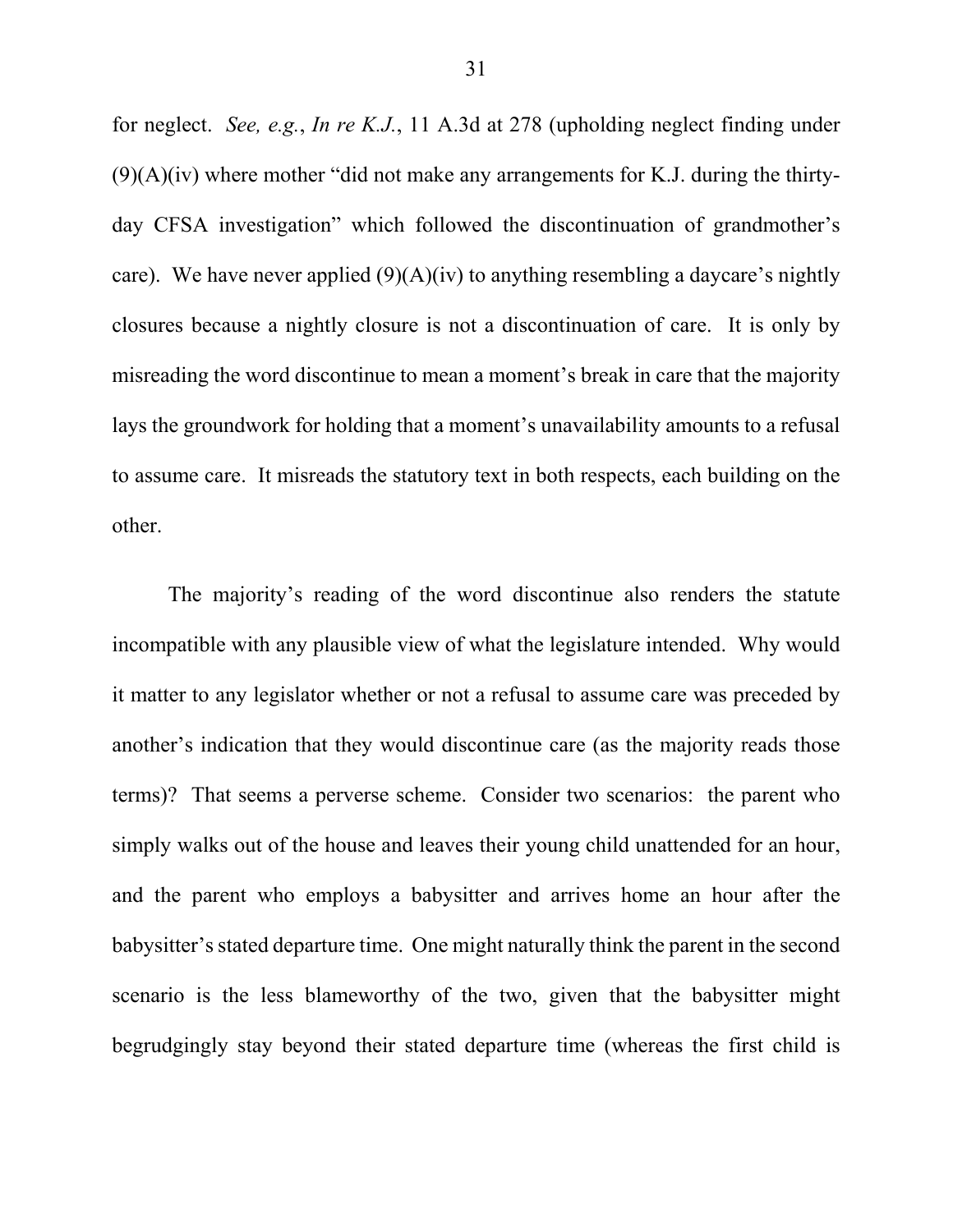definitely unattended for that hour).<sup>4</sup> But not under the majority's approach, under which only the second has been neglectful under  $(9)(A)(iv)$ , while the parent who simply walked out for an hour would not be. I can conceive of no good explanation for that incongruous result or why we would think the legislature intended it.

Today's holding is also at odds with other provisions in the neglect statute. For instance, subsection  $(9)(A)(vii)$  instructs that a neglected child is one "who has resided in a hospital located in the District of Columbia *for at least 10 calendar days* . . . despite a medical determination that the child is ready for discharge from the hospital," but only if the parent "has not taken any action or made any effort to maintain a parental, guardian, or custodial relationship or contact with the child" (emphasis added). The majority's interpretation of  $(9)(A)(iv)$  swallows  $(9)(A)(vii)$ whole. *See Corley v. United States*, 556 U.S. 303, 314 (2009) (citations omitted) (It is "one of the most basic interpretive canons" that a statute "should be construed so that effect is given to all its provisions, so that no part will be inoperative or superfluous, void or insignificant."). Contrary to the plain text of  $(9)(A)(vii)$ , it makes no difference if the child has been in the hospital fewer than ten days or if the parent has made substantial but unsuccessful efforts to retrieve their child. So long

<sup>&</sup>lt;sup>4</sup> Note that the majority's test would seem to endorse a neglect finding even when the babysitter does in fact stay beyond their stated departure time.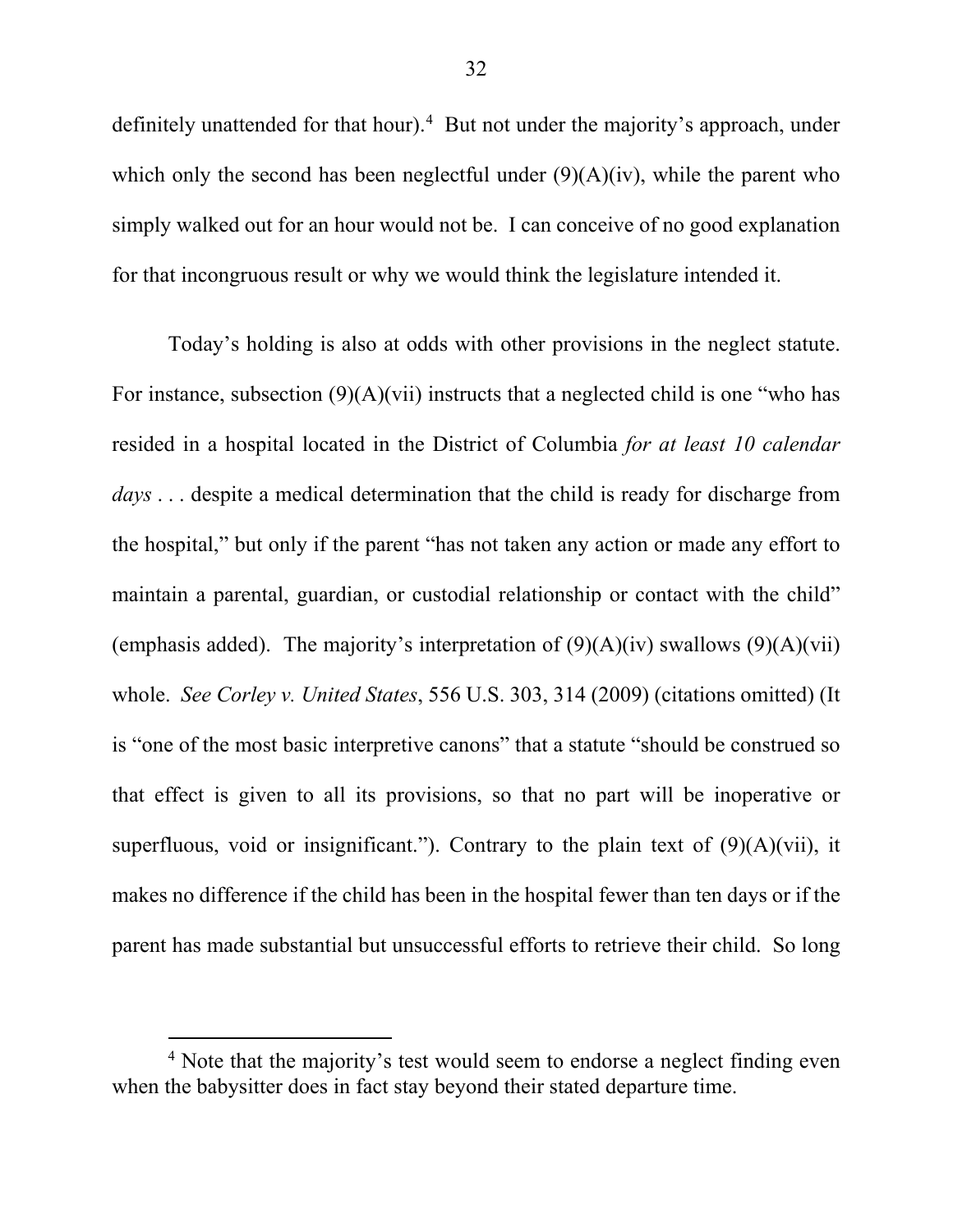as the hospital determines that the child is ready for discharge and thereby indicates an intent to discontinue care, the majority reasons that the parent's momentary unavailability on minute one of day one after that indication makes out a case of neglect under  $(9)(A)(iv)$ , rendering  $(9)(A)(vii)$  irrelevant. Perhaps more importantly,  $(9)(A)(vii)$  provides insight into what degree of parental absenteeism the legislature believes amounts to per se neglect. Ten days without "any action or . . . effort to maintain a parental" relationship is the answer provided by  $(9)(A)(vii)$ , making the majority's answer of several minutes or hours as to  $(9)(A)(iv)$  incompatible with the statutory text.

#### **B.**

I agree with the majority that "discrete conduct" is "the very basis" of a neglect finding under (9)(A)(iv). *Ante* at 15. A finding of neglect is not only justified but required any time a parent "refuses . . . to assume the responsibility for the child's care" after another caretaker "states an intention to discontinue such care." The fact that such a refusal amounts to neglect, per se, is further evidence still that the legislature meant "refusal" to connote something quite serious, along the lines I have explained above, and not in the more trivial sense the majority adopts. *See generally In re A.H.*, 842 A.2d 674, 684 n.16 (D.C. 2004) (government's burden in neglect proceedings "is commensurate with the gravity of the petition for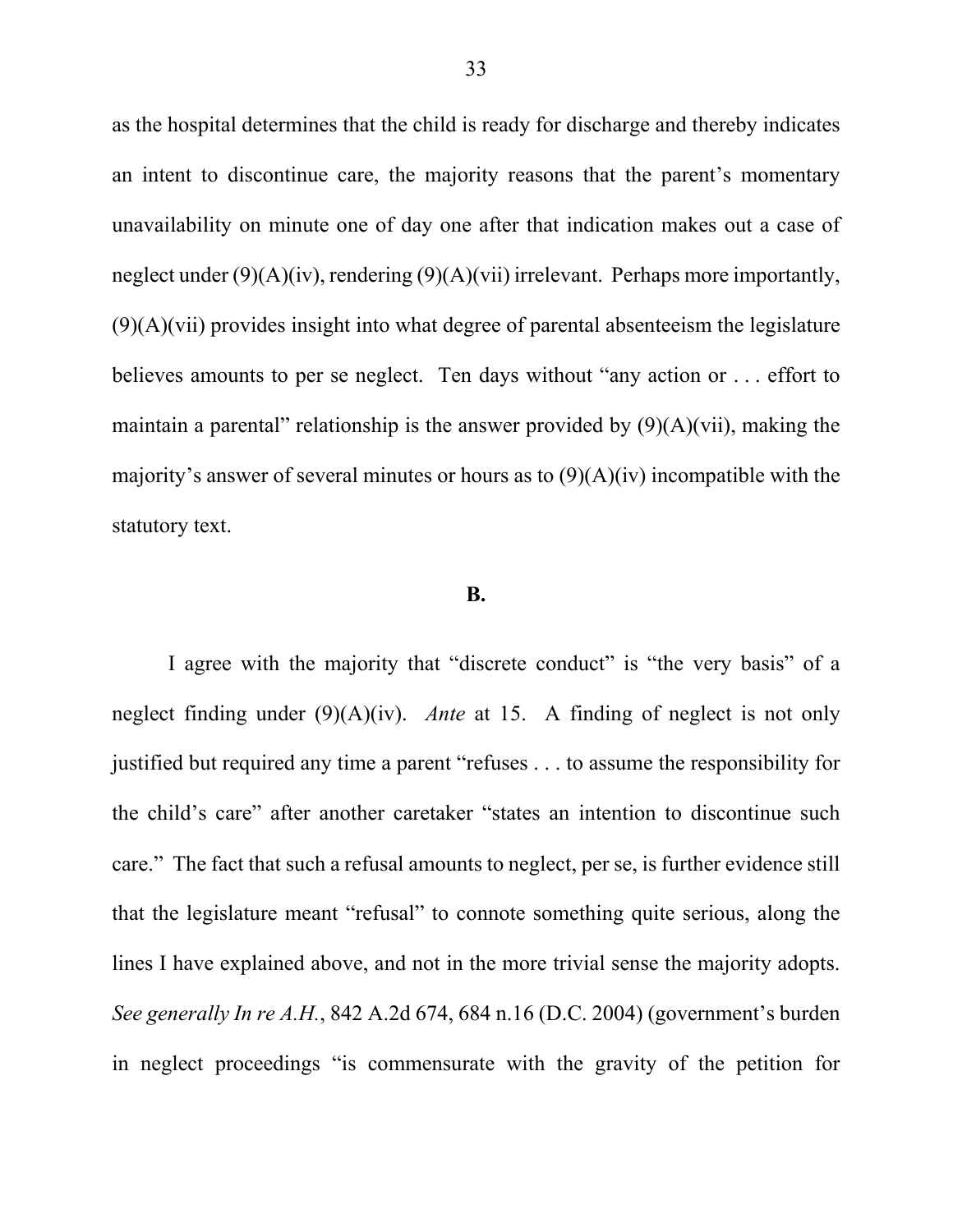intervention in the lives of parent and child"). The majority's contrary view leaves it in a conundrum. It would be untenable to say that a parent neglects a child simply by being late to pick them up from school, daycare, or the babysitter; what parent has not been guilty of that? Thus, the majority retreats from its promise to focus on discrete conduct and invents a new totality of circumstances "step two" of the inquiry, and assures that the government will be unable to and "presumably . . . will not seek to, establish" neglect in any case where there is "a reasonable explanation or satisfactory excuse for an isolated instance of unavailability." *Ante* at 18. The majority's presumption is unwarranted, and its totality of circumstances test just layers another atextuality into its framework.

The majority instructs that when a parent is momentarily unavailable a government official or court "must consider the surrounding circumstances and reasons for the parent's unavailability, as well as its duration, persistence, and recurrence" in order to ascertain whether the parent can offer a "reasonable explanation or satisfactory excuse." *Ante* at 18. The court gleans that test from (1) "common sense," which more directly counsels against the majority's reading of the statutory terms in the first place, and (2) the legislative history of D.C. Code § 4-1301.05, which contains not so much as a cross-reference to  $(9)(A)(iv)$ , and is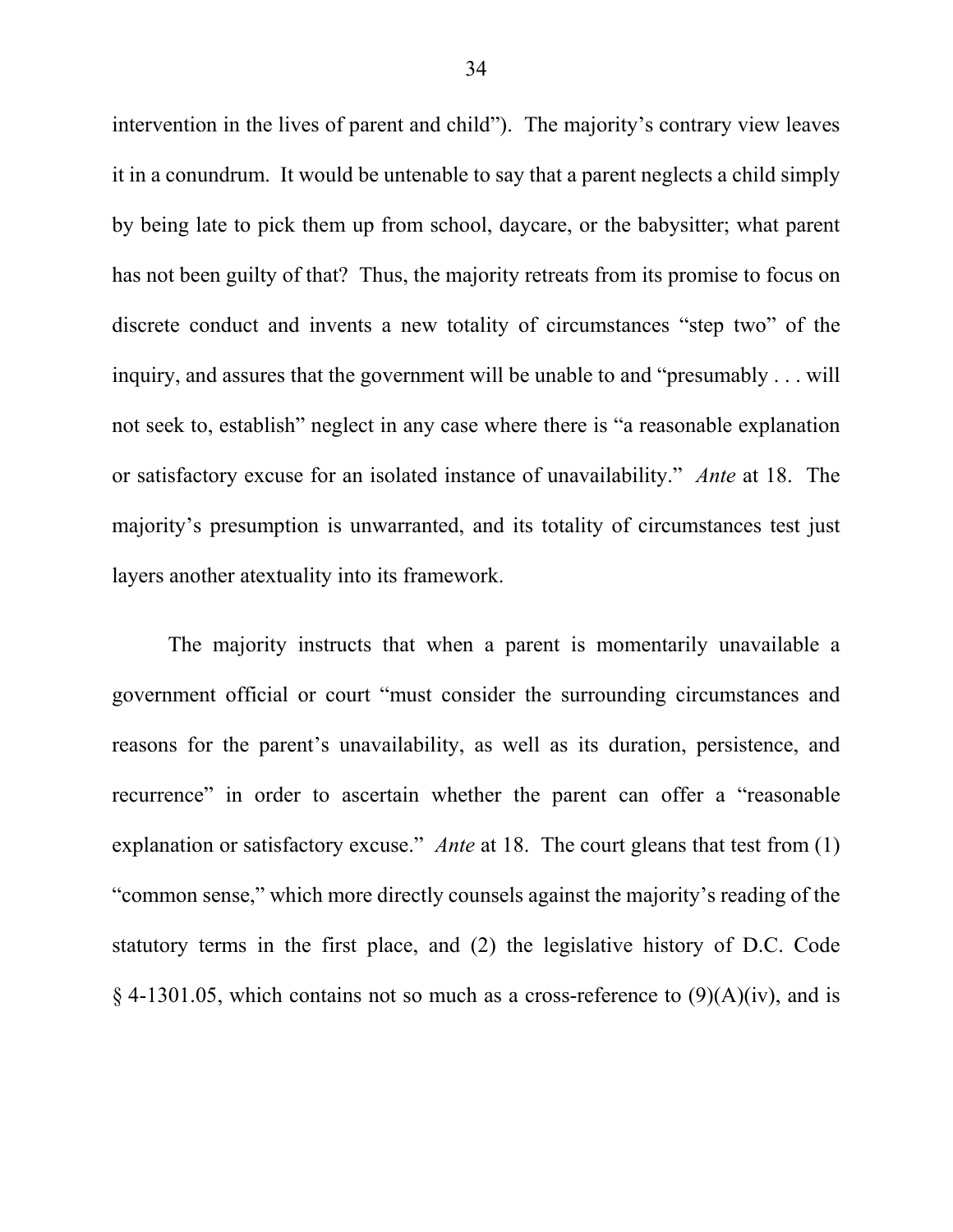entirely unilluminating on the question before us except as support for the view that some minutes or hours of parental unavailability does not equate to neglect.<sup>5</sup>

Finally, the majority's two-step approach to  $(9)(A)(iv)$ , unlike any other provision of  $\S$  16-2301(9)(A), shifts the burden to the parent to demonstrate the absence of neglect. Once the government has shown a moment's unavailability, the majority places the onus on the parent to rebut that presumptive showing of neglect by offering "a reasonable explanation or satisfactory excuse . . . such as unforeseen circumstances beyond an attentive and concerned parent's control or a good faith mistake by the parent." *Ante* at 18. That burden-shifting regime contravenes the countless precedents in which we have held that it is the government's burden to demonstrate neglect. *See, e.g.*, *In re B.C.*, 257 A.3d 451, 461 (D.C. 2021); *ante* at 11 & n.6 (citing *In re N.P.*, 882 A.2d 241, 247 (D.C. 2005)).

<sup>&</sup>lt;sup>5</sup> The majority reads the statutory history of  $\S$  4-1301.05, concerning how police respond to reports of suspected neglect, as support for the proposition that a child who is "left alone or without adequate supervision" is not necessarily neglected. *Ante* at 19-20 & n.23 (citing Council of the District of Columbia, Report of Committee on Human Resources and Aging on Bill 2-46, at 4 (Mar. 30, 1977)). I agree with that much. But that is reason to reject the majority's statutory reading from the outset, not a reason favoring its two-step approach of diluting the statutory test, treating it as a presumptive case of neglect, and then supplementing it with a totality of circumstances test. It is only by assuming that the Council shares its view that a moment's unavailability is a presumptive case of neglect that the majority discerns some support for its view in the legislative history; once stripped of that assumption, even this tangential legislative history undercuts the majority's view.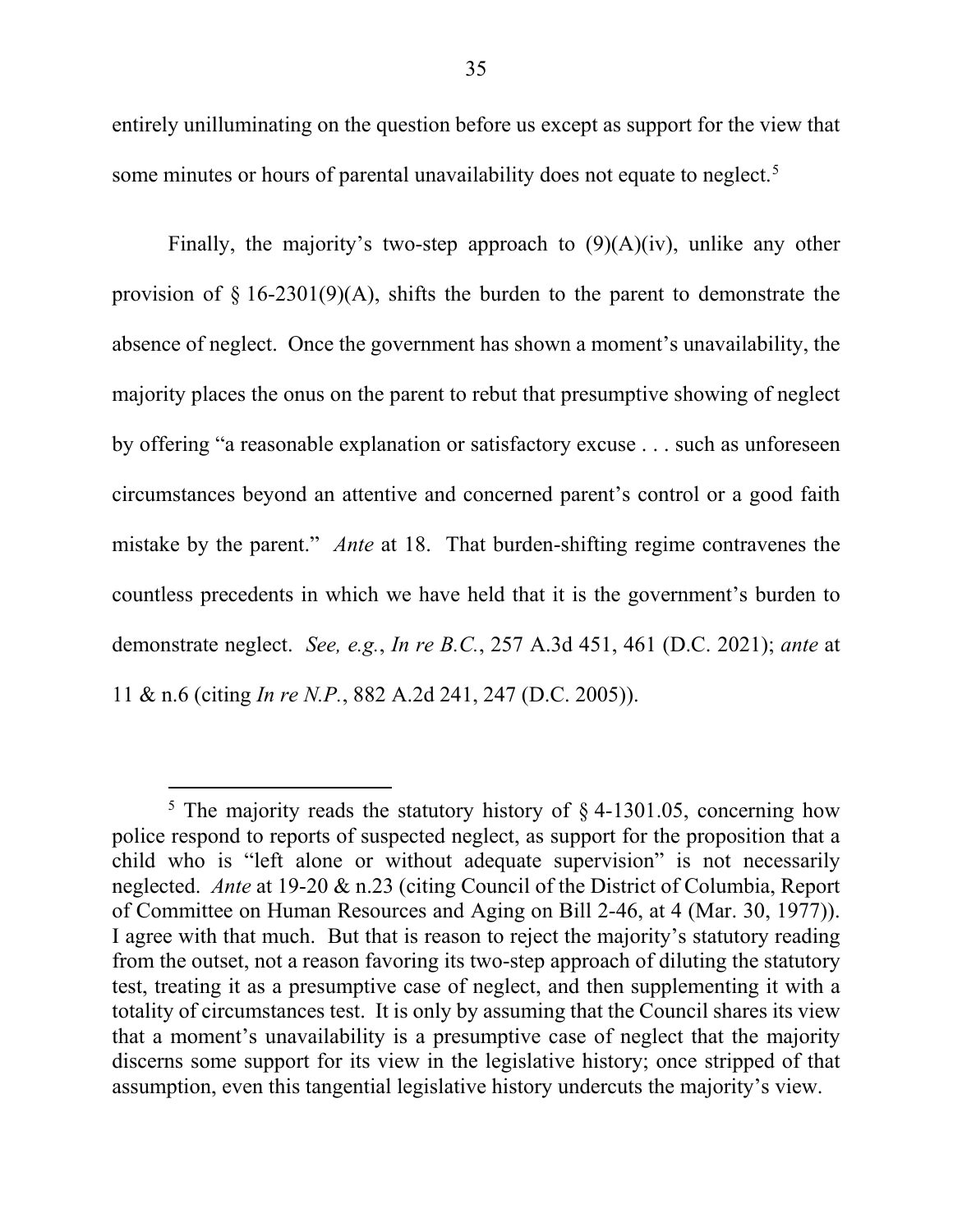That brings me to my jurisprudential concern. We have a well-developed body of precedents analyzing when a child is "without proper parental care or control" under the more regularly invoked provision of the neglect statute, D.C. Code  $\S$  16-2301(9)(A)(ii). Unlike (9)(A)(iv), which targets discrete conduct,  $(9)(A)(ii)$  is geared toward a totality of circumstances by its very terms; it asks whether the child is "without proper parental care." In interpreting that broad statutory phrase, we have explained that "'the trial court's inquiry must go beyond simply examining the most recent episode,' or a single snapshot [in time], and instead 'must consider *the entire mosaic* in making its determination.'" *In re P.B.*, 54 A.3d 660, 666 (D.C. 2012) (first quoting *In re T.G.*, 684 A.2d 786, 788 (D.C. 1996), then quoting *In re N.P.*, 882 A.2d at 250) (emphasis added). Because we already have a well-worn inquiry for determining whether a child is without proper parental care under  $(9)(A)(ii)$ , the majority's creation of an alternative totality of circumstances test under (9)(A)(iv) demands some justification that it never provides.

For starters, the majority does not tell us what its new test is indexed to beyond any particular judge's sensibility of what ought to be deemed neglect. Put another way, it does not tell us what bottom-line question the totality of circumstances speaks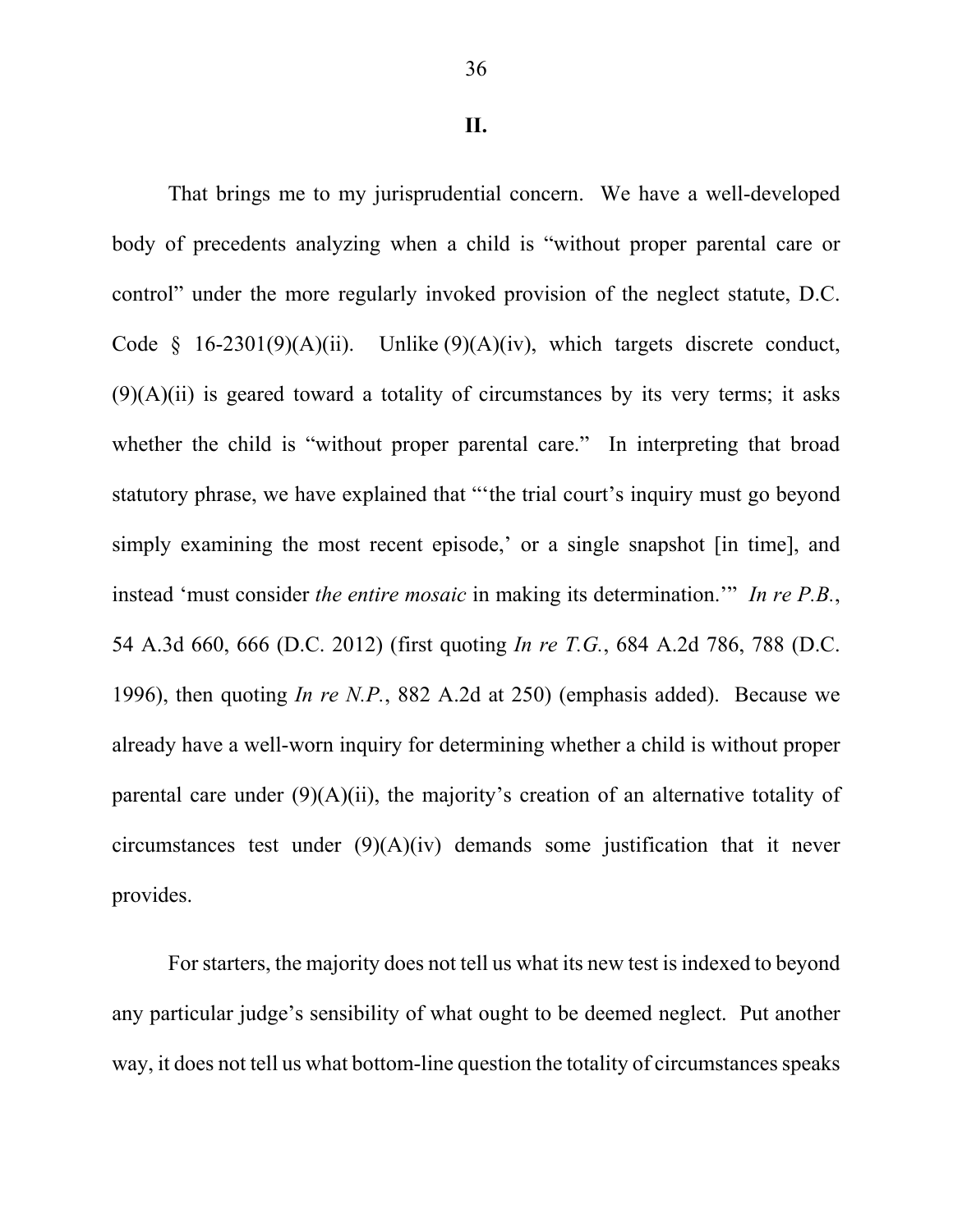to under  $(9)(A)(iv)$ . I see two possibilities. Perhaps it is entirely duplicative of the  $(9)(A)(ii)$  inquiry, and the new totality of circumstances test under  $(9)(A)(iv)$  is also geared toward discerning whether the child is without proper parental care. If that is the case, then why hoe this new row? The only purpose of that would be to circumvent our  $(9)(A)(ii)$  precedents in those cases where the government cannot or has not made the showing required, as occurred here, where the government offered little more than a snapshot of the care provided for Z.M. *See, e.g.*, *In re T.G.*, 684 A.2d 786, 789 (D.C. 1996) (reversing a neglect finding based on "deplorable" living conditions observed on a single day, noting that "[n]ot enough focus . . . was centered on the physical or mental condition of the children overall"); *In re K.M.*, 75 A.3d 224, 233-34 (D.C. 2013) (finding evidence of neglect "insufficient" where evidence of parent's delusional disorder was unaccompanied by evidence of "how likely it actually was that [potential] harms would befall" the child).

The more likely explanation is that the majority is doing something else entirely and jettisoning a hallmark of our neglect jurisprudence that "the relevant focus for the court . . . is the child's condition, not the [parent's] culpability."6 *In re* 

 $6$  As further support that this is the majority's chosen path, it says that "to the extent the reviewing judge also understood subsection  $(9)(A)(iv)$  to require a showing of an adverse impact on the child, that too was a misreading of a statute meant to protect children from harm. There is no such requirement in subsection (9)(A)(iv)." *Ante* at 16.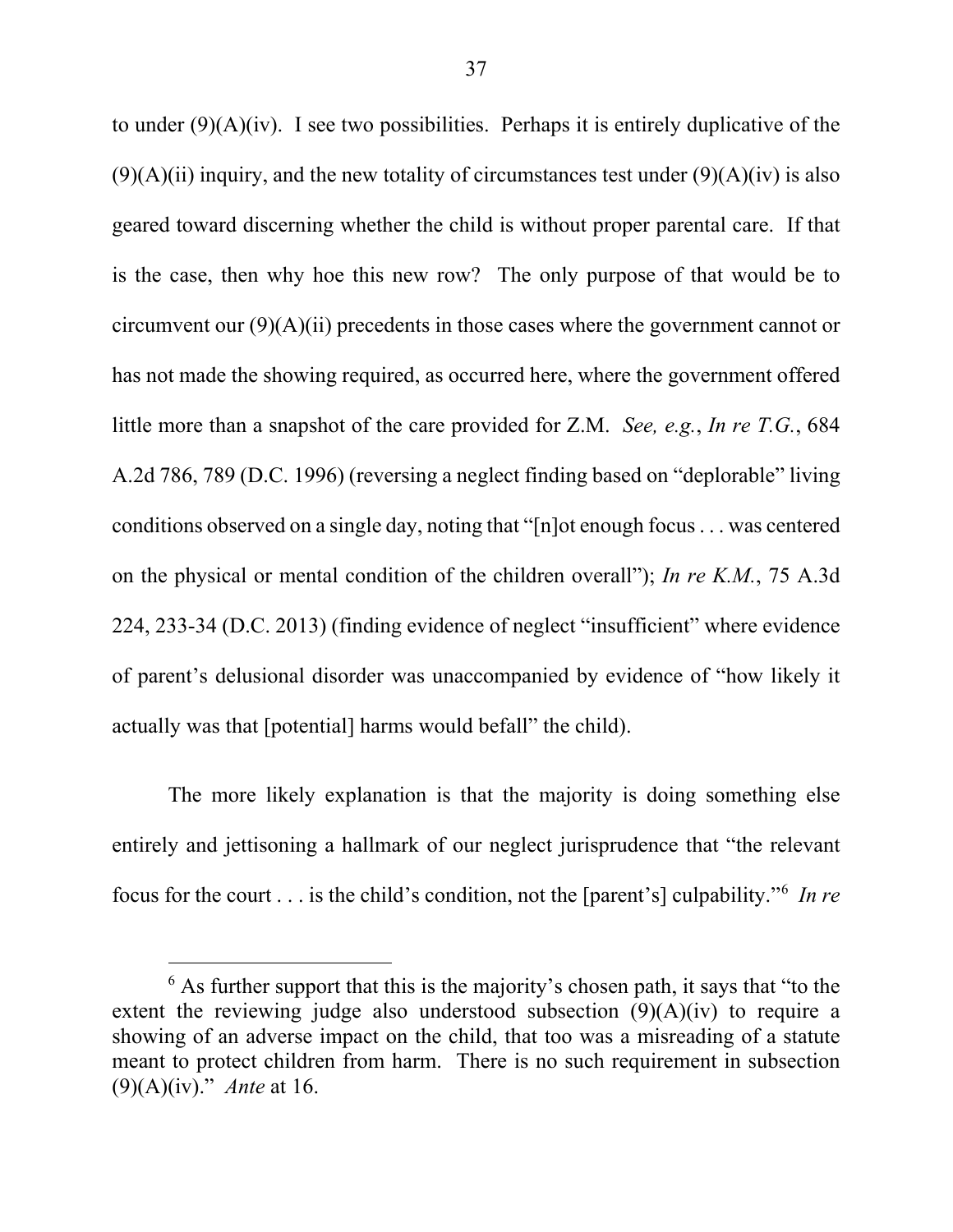*E.H.*, 718 A.2d 162, 169 (D.C. 1998) (quoting *In re B.C.*, 582 A.2d 1196, 1198 (D.C. 1990) (per curiam)). If that is the case, the majority has opened up a brand-new avenue for the government to intervene in a parent-child relationship without first showing that the child is actually at any risk. *See In re A.H.*, 842 A.2d at 684 n.14 ("State intrusion in the parent-child relationships is, presumptively, a last resort."). As we have often stated, the purpose of the neglect statute is to protect at-risk children, not to punish blameworthy behavior by parents. *See, e.g.*, *In re T.T.C.*, 855 A.2d at 1119 ("[T]he relevant focus for the court . . . is the children's condition, not the [parent's] culpability . . . because the purpose of the neglect statute is to protect the child from harm.").<sup>7</sup> That is why our precedents interpreting  $(9)(A)(iv)$ 's neighboring provisions focus on the condition of the child, consistently requiring a holistic showing that the child's welfare is actually at risk. *In re A.H*., 842 A.2d at 685 & n.16 (it is the government's "responsibility in the first instance to take the trouble to investigate the overall family situation and present an adequate evidentiary picture").

<sup>&</sup>lt;sup>7</sup> In *In re T.T.C.*, we read D.C. Code  $\S$  16-2301(9)(A)(iii) to require actual risk to the child, even though that requirement appears nowhere on the face of the provision. *See* 855 A.2d at 1121. In that case, we said that an incarcerated father's failure to provide the appropriate legal protections for the person he chose as his children's caretaker only became neglect when the children's drug-addicted mother appeared on the scene to reclaim custody. The decisive factor was not the father's culpability, but the effect of his omission on the purportedly neglected children.